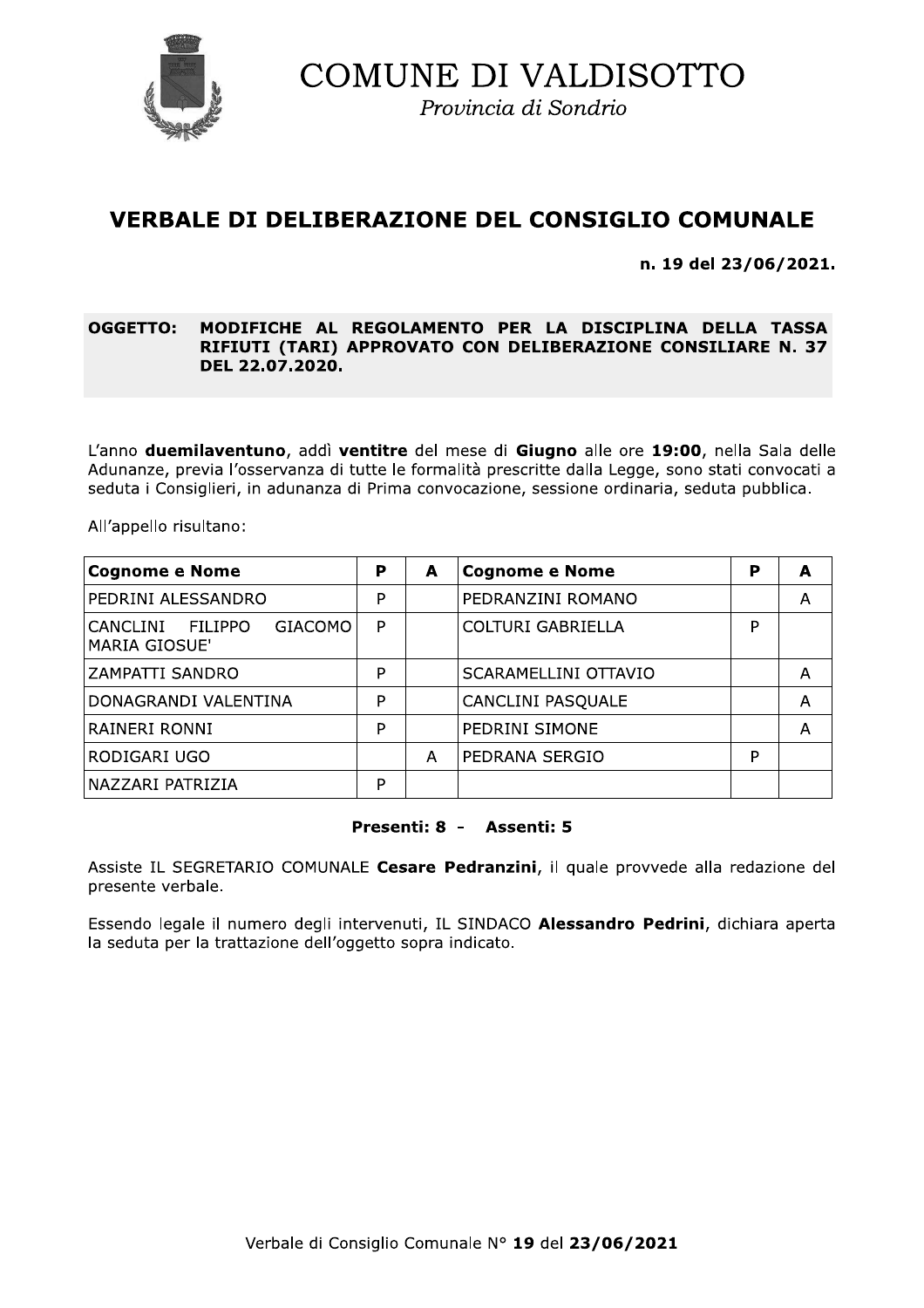

Provincia di Sondrio

# **IL CONSIGLIO COMUNALE**

VISTO l'art. 1 commi 641-668 della Legge n. 147 del 27/12/2013 (legge di stabilità 2014) e s.m.i. che istituiva nell'ambito dell'Imposta Unica Comunale (IUC), la componente "Tari" diretta alla copertura dei costi relativi al servizio di gestione dei rifiuti, in particolare stabilendo condizioni, modalità e obblighi strumentali per la sua applicazione;

PRESO ATTO che l'art. 1, commi 738 e 780 della L. 27 dicembre 2019, n. 160 che, a decorrere dal 1<sup>o</sup> gennaio 2020, ha abrogato il comma 639 nonché i commi successivi dell'articolo 1 della legge 27 dicembre 2013, n. 147, concernenti l'istituzione e la disciplina dell'imposta comunale unica (IUC), limitatamente alle disposizioni riguardanti la disciplina dell'IMU e della TASI; mentre restano ferme le disposizioni che disciplinano la TARI;

VISTO l'art. 52, comma 1 del D. Lgs. 15 dicembre 1997 n. 446, in materia di potestà regolamentare dei Comuni, in base al quale "le Province ed i Comuni possono disciplinare con regolamento le proprie entrate, anche tributarie, salvo per quanto attiene alla individuazione e definizione delle fattispecie imponibili, dei soggetti passivi e della aliquota massima dei singoli tributi, nel rispetto delle esigenze di semplificazione degli adempimenti dei contribuenti. Per quanto non regolamentato si applicano le disposizioni di legge vigenti";

RILEVATO che gli elementi essenziali da disciplinare con il Regolamento in materia di TARI, a norma dell'articolo 1 comma 682 della L. 147 del 27 dicembre 2013 sono: "1) i criteri di determinazione delle tariffe: 2) la classificazione delle categorie di attività con omogenea potenzialità di produzione di rifiuti; 3) la disciplina delle riduzioni tariffarie; 4) la disciplina delle eventuali riduzioni ed esenzioni, che tengano conto altresì della capacità contributiva della famiglia, anche attraverso l'applicazione dell'ISEE; 5) l'individuazione di categorie di attività produttive di rifiuti speciali alle quali applicare, nell'obiettiva difficoltà di delimitare le superfici ove tali rifiuti si formano, percentuali di riduzione rispetto all'intera superficie su cui l'attività viene svolta";

CONSIDERATO che alla luce della esperienza applicativa si rende opportuno disporre di un documento finalizzato alla semplificazione degli adempimenti dei contribuenti e alla definizione di regole operative di più agevole attuazione anche per gli uffici;

RILEVATA l'utilità di perfezionare il dettato regolamentare rispetto alla disciplina di legge più recente anche al fine di non generare potenziali fraintendimenti per i contribuenti e gli operatori comunali dovuti ad una mancata corrispondenza tra normativa in vigore e contenuti del Regolamento;

VISTO il Regolamento per l'applicazione della Tassa Rifiuti (TARI), approvato con deliberazione di Consiglio Comunale n. 37 del 22/07/2020;

VISTO il Regolamento Generale delle entrate comunali, approvato con deliberazione del Consiglio Comunale n. 28 del 17.06.2020;

VISTI gli articoli 1, commi 9 e 10 e 3 comma 12 del Decreto Legislativo n. 116 del 3 settembre 2020 che ha apportato rilevanti modifiche al Decreto Legislativo n. 152/2006 (T.U.A.) in particolare con riferimento agli articoli 183 e 184 e 238:

CONSIDERATO che occorre recepire la disciplina introdotta dal Decreto di cui al punto precedente

Verbale di Consiglio Comunale Nº 19 del 23/06/2021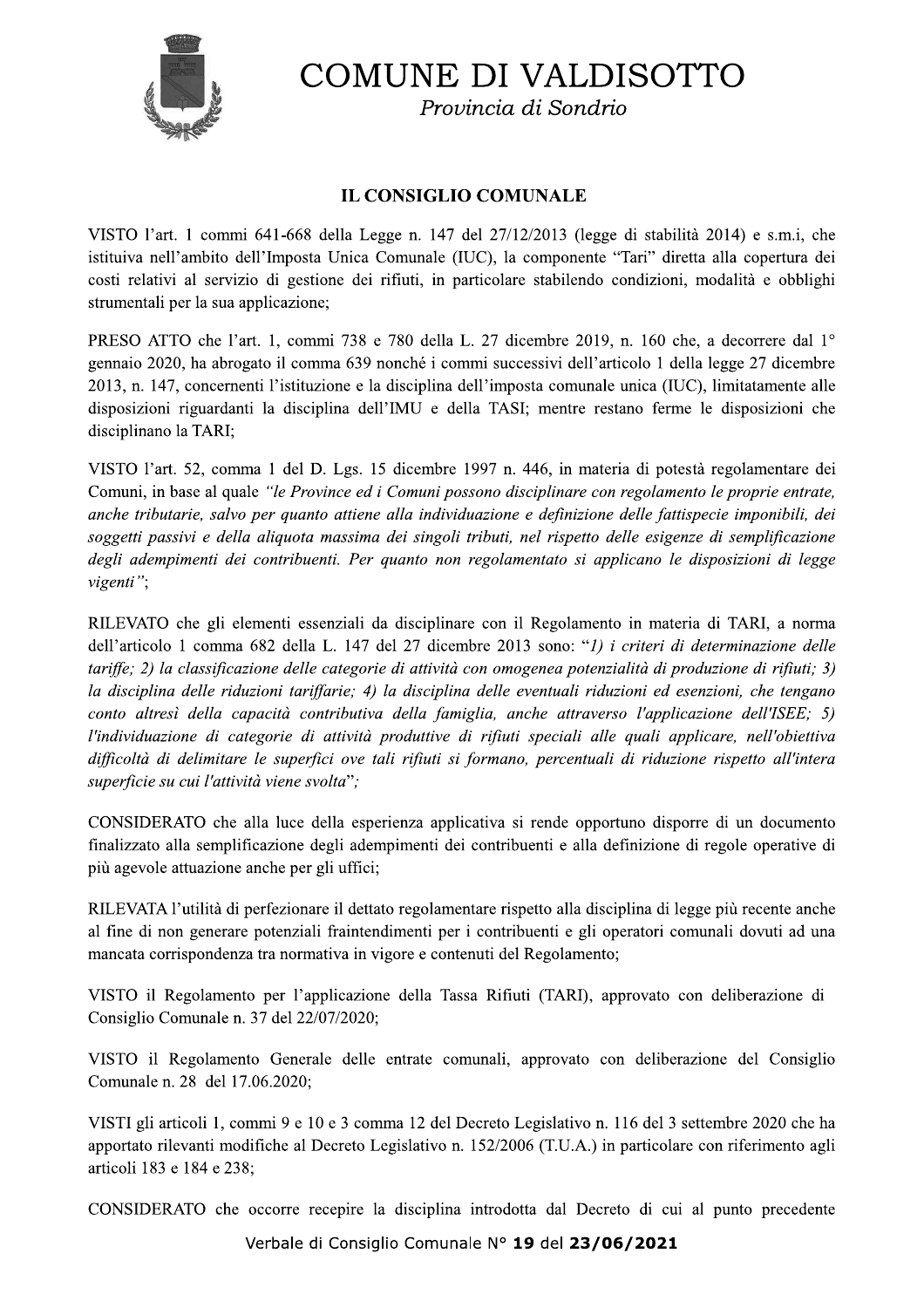

Provincia di Sondrio

all'interno del Regolamento Comunale con particolare riferimento alla classificazione dei rifiuti urbani e speciali, al fine di rivedere la classificazione dei rifiuti così come aggiornata, a seguito dell'abrogazione della potestà dei Comuni di provvedere all'assimilazione dei rifiuti speciali, e di introdurre la facoltà per le utenze non domestiche produttive di rifiuti urbani di avviare al recupero le stesse avvalendosi di soggetti differenti dal Gestore del servizio pubblico, con ricadute sul trattamento tributario in simili circostanze;

VISTA la Circolare del Ministero della Transizione Ecologica emanata in data 12 aprile 2021 avente ad oggetto: "D. Lgs. 3 settembre 2020, n. 116. Chiarimenti su alcune problematiche anche connesse all'applicazione della TARI di cui all'art. 1 commi 639 e 668 della legge 27 dicembre 2013, n. 147";

RILEVATO che non è stata variata la norma disciplinante la TARI (art. 1 L. 147/2013, commi 639 e seguenti) la quale pertanto riporta ancora specifici rimandi alla disciplina dei rifiuti assimilati, che come visto sopra costituiscono categoria non più in vigore, e che in conseguenza a ciò si è reso indispensabile apportare numerose modifiche al testo regolamentare finalizzate allo stralcio di tali definizioni;

VISTO che alla luce dell'articolo 1, commi da 816 a 847 della Legge 160/2019 sono stati istituiti il Canone patrimoniale di concessione, autorizzazione o esposizione pubblicitaria ed il Canone mercatale, si rende opportuno modificare la disciplina relativa alla TARI giornaliera con particolare riferimento all'esclusione delle utenze che occupano aree e spazi appartenenti al demanio o al patrimonio indisponibile destinati a mercati, aventi carattere ricorrente o cadenza settimanale;

CONSIDERATO che l'articolo 1 comma 48 della Legge n. 178/2020 (Legge di Bilancio 2021) ha confermato la riduzione del tributo nella misura di due terzi, introdotta dall'articolo 9-bis della Legge 47/2014, per una sola unità immobiliare a uso abitativo, non locata o data in comodata d'uso, posseduta in Italia a titolo di proprietà o usufrutto da soggetti non residenti nel territorio dello Stato, mutando tuttavia i requisiti per beneficiare di detta riduzione, tra i quali quello relativo all'iscrizione all'Anagrafe Italiani Residenti all'Estero (AIRE);

OSSERVATO che l'articolo 30 comma 5 del D.L. 41/2021, convertito con modificazioni dalla L. n. 69 del 21/05/2021, ha stabilito che la disciplina di cui all'articolo 238 comma 10 del D. Lgs. 152/2006 decorre dal 1° gennaio 2022, fissando al 30 giugno di ciascun anno con effetto a decorrere dall'anno successivo, il termine per dichiarare la scelta di avvalersi di tale facoltà, ad eccezione dell'anno in corso in cui rimane fermo il termine del 31 maggio;

RITENUTO tuttavia di differire, per l'anno in corso, al 31 luglio 2021 il termine del 31 maggio sopra richiamato al fine di permettere alle utenze non domestiche interessate di prendere visione della disciplina introdotta con il Regolamento oggetto di modifica;

RITENUTO necessario intervenire a modificare il Regolamento che disciplina il tributo alla luce delle recenti novità legislative, apportando al testo regolamentare vigente le opportune variazioni ed integrazioni, allo scopo di uniformare le disposizioni in esso contenute con quelle stabilite dalla normativa vigente, con particolare riguardo a quanto segue:

- classificazione e definizione dei rifiuti urbani e dei rifiuti speciali e stralcio dei riferimenti relativi alla categoria dei rifiuti assimilati;
- modifica della disciplina relativa alla riduzione per avvio al riciclo dei rifiuti di cui all'articolo 1 comma 649 Legge 147/2013 che agisce con riferimento ai rifiuti urbani (ex assimilati) fino al 31 dicembre 2021;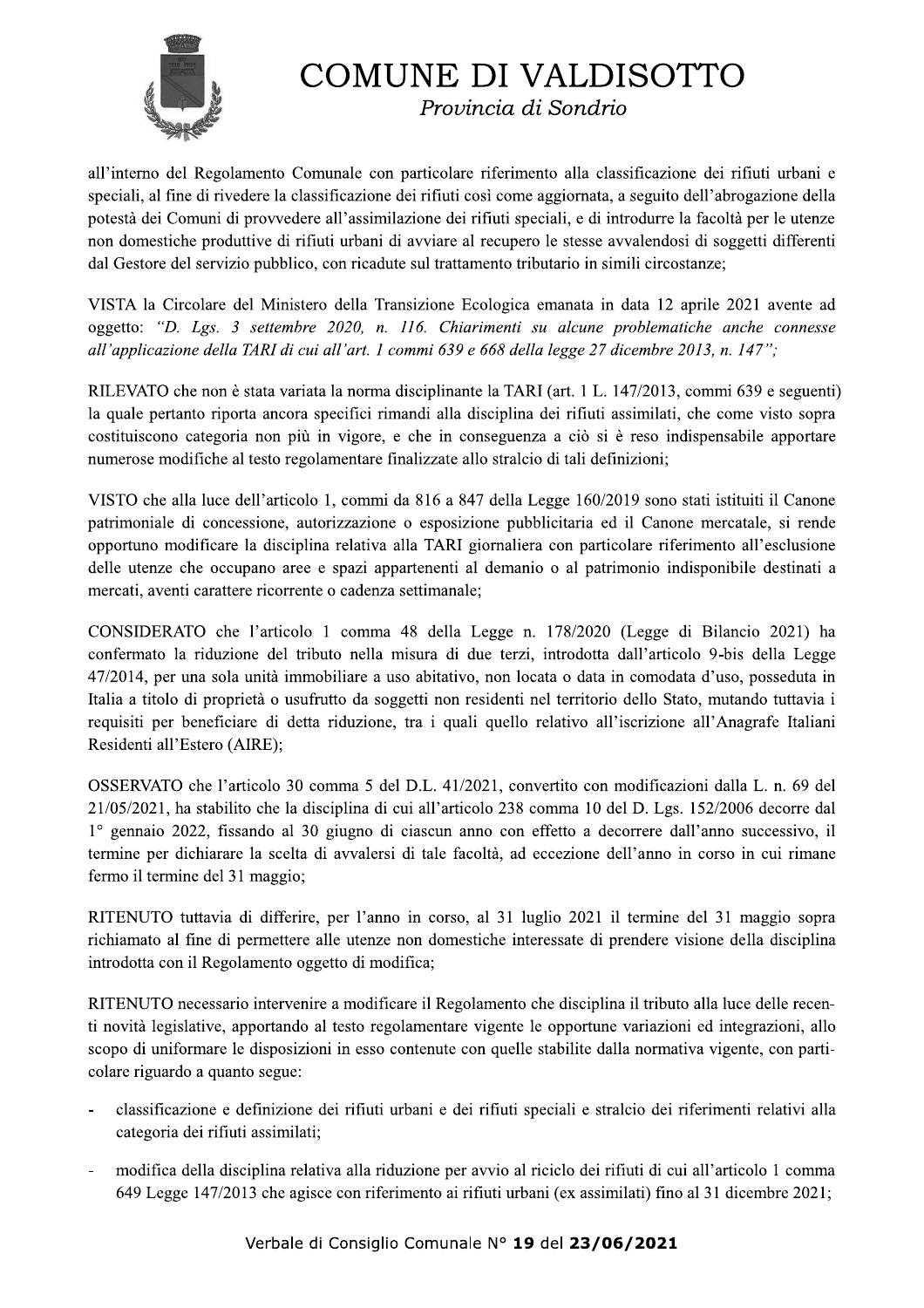

Provincia di Sondrio

- introduzione, con effetto a decorrere dal 1º gennaio 2022, della disciplina relativa alla fuoriuscita delle utenze non domestiche dal servizio pubblico di raccolta di cui all'articolo 238 comma 10 D. Lgs. 152/2006 come introdotto dal D. Lgs. 116/2020;
- esclusione dal tributo giornaliero delle occupazioni delle aree e degli spazi appartenenti al demanio o al patrimonio indisponibile destinati a mercati, aventi carattere ricorrente o cadenza settimanale, ora soggette al canone mercatale;
- modifica della disciplina relativa alla riduzione di cui al citato articolo 1 comma 48 della Legge 178/2020, concernente il trattamento agevolato per l'abitazione posseduta dai soggetti residenti all'estero e titolari di pensioni;
- modifica dei criteri di classificazione delle utenze non domestiche e di attribuzione delle tariffe corrispondenti;

VISTO l'art. 27, comma 8, della L. n. 448/2001 il quale, sostituendo il comma 16 dell'art. 53 della L. n. 388/2000, ha stabilito che il termine per deliberare le aliquote e le tariffe dei tributi locali, nonché per approvare i regolamenti relativi alle entrate degli enti locali, è stabilito entro la data fissata da norme statali per la deliberazione del bilancio di previsione e che i regolamenti sulle entrate, anche se approvati successivamente all'inizio dell'esercizio purché entro il termine di cui sopra, hanno effetto dal 1<sup>°</sup> gennaio dell'anno di riferimento;

RICHIAMATO l'articolo 174, comma 1, del D. Lgs. 18-8-2000 n. 267 che rinviando all'articolo 151 comma 1 del medesimo Decreto dispone che "gli enti locali [...] deliberano il bilancio di previsione finanziario entro il 31 dicembre";

VISTO l'articolo 30 comma 4 del D.L. 41/2021 che ha prorogato al 30 aprile 2021 il termine per l'approvazione del bilancio di previsione, precedentemente fissato al 31 marzo dal Decreto del Ministero dell'Interno del 13 gennaio 2021;

OSSERVATO che l'articolo 3, comma 2 del D.L. 56/2021 ha ulteriormente prorogato al 31 maggio il termine per approvare il bilancio di previsione 2021;

OSSERVATO che l'articolo 30 comma 5 del D.L. 41/2021 ha stabilito che: "Limitatamente all'anno 2021, in deroga all'articolo 1, comma 169, della legge 27 dicembre 2006, n. 296, e all'articolo 53, comma 16, della Legge 23 dicembre 2000, n. 388, i comuni approvano le tariffe ed i regolamenti della TARI e della tariffa corrispettiva, sulla base del piano economico finanziario del servizio di gestione dei rifiuti, entro il 30 giugno  $2021$ ";

ione del portale del federalismo fiscale, per la pubblicazione nel sitembra 3, del decreto legislativo 28 settembre 1998, n. 360. [...] 15-b<br>nomia e delle finanze, di concerto con il Ministro dell'interno, sentita<br>tare en VISTO l'articolo 13 comma 15 e 15-bis del D. L. n. 201 del 2011, che in ordine all'obbligo di trasmissione al MEF delle deliberazioni e le relative modalità, ai fini della pubblicazione sul sito internet www.finanze.gov.it, disciplina: "15. A decorrere dall'anno di imposta 2020, tutte le delibere regolamentari e tariffarie relative alle entrate tributarie dei comuni sono inviate al Ministero dell'economia e delle finanze -Dipartimento delle finanze, esclusivamente per via telematica, mediante inserimento del testo delle stesse nell'apposita sezione del portale del federalismo fiscale, per la pubblicazione nel sito informatico di cui all'articolo 1, comma 3, del decreto legislativo 28 settembre 1998, n. 360. [...] 15-bis. Con decreto del Ministro dell'economia e delle finanze, di concerto con il Ministro dell'interno, sentita l'Agenzia per l'Italia digitale, da adottare entro novanta giorni dalla data di entrata in vigore della presente disposizione, previa intesa in sede di Conferenza Stato-città ed autonomie locali, sono stabilite le specifiche tecniche del formato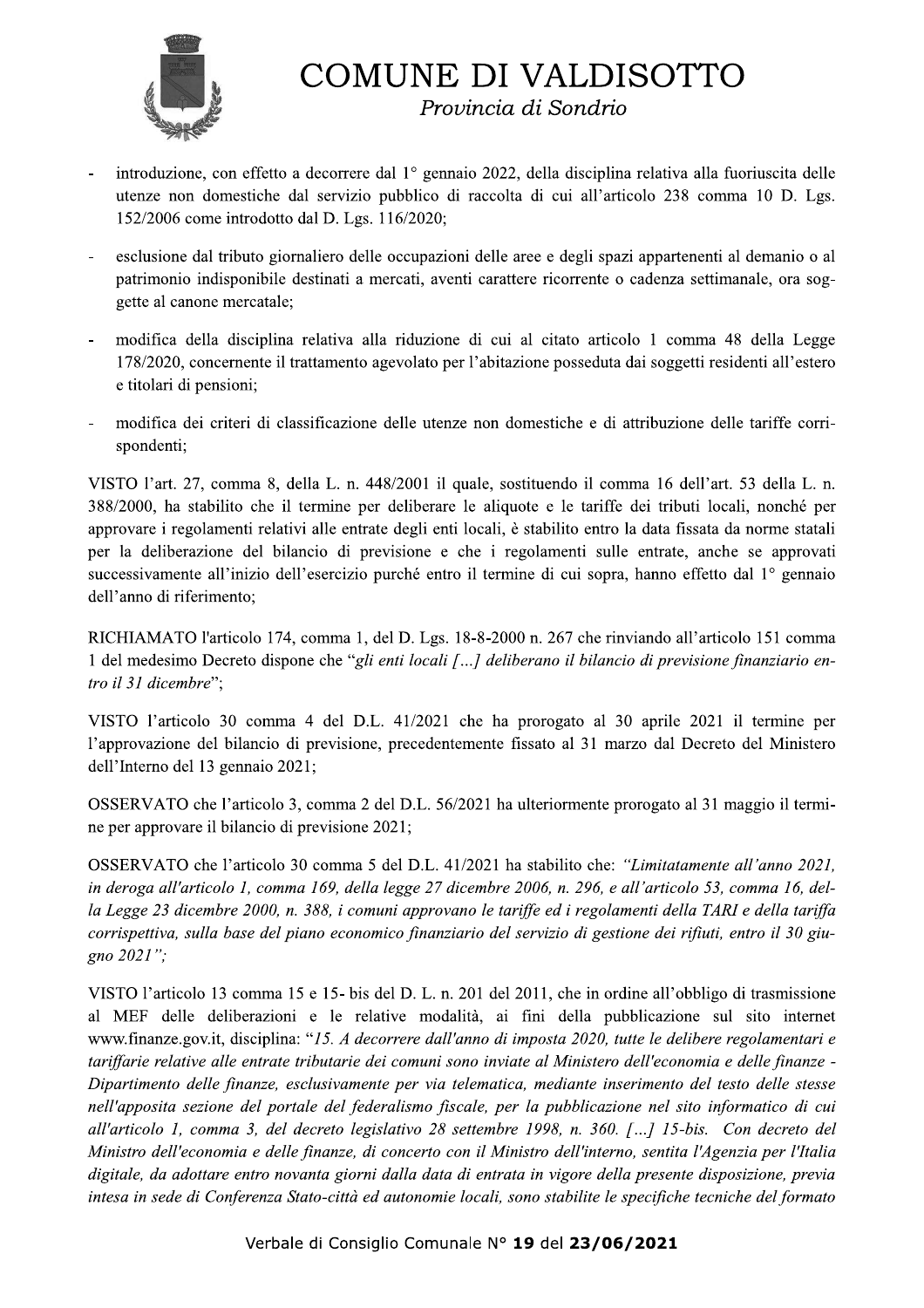

Provincia di Sondrio

elettronico da utilizzare per l'invio telematico di cui al comma 15, in modo tale da consentire il prelievo automatizzato delle informazioni utili per l'esecuzione degli adempimenti relativi al pagamento dei tributi, e sono fissate le modalità di attuazione, anche graduale, dell'obbligo di effettuare il predetto invio nel rispetto delle specifiche tecniche medesime";

VISTO l'articolo 13 comma 15-ter del D. L. n. 201 del 2011, che in ordine all'efficacia degli atti deliberativi dispone "15-ter. A decorrere dall'anno di imposta 2020, le delibere e i regolamenti concernenti i tributi comunali diversi dall'imposta di soggiorno, dall'addizionale comunale all'imposta sul reddito delle persone fisiche (IRPEF), dall'imposta municipale propria (IMU) e dal tributo per i servizi indivisibili (TASI) acquistano efficacia dalla data della pubblicazione effettuata ai sensi del comma 15, a condizione che detta pubblicazione avvenga entro il 28 ottobre dell'anno a cui la delibera o il regolamento si riferisce; a tal fine, il comune è tenuto a effettuare l'invio telematico di cui al comma 15 entro il termine perentorio del 14 ottobre dello stesso anno. I versamenti dei tributi diversi dall'imposta di soggiorno, dall'addizionale comunale all'IRPEF, dall'IMU e dalla TASI la cui scadenza è fissata dal comune prima del 1° dicembre di ciascun anno devono essere effettuati sulla base degli atti applicabili per l'anno precedente. [...] In caso di mancata pubblicazione entro il termine del 28 ottobre, si applicano gli atti adottati per l'anno precedente";

VISTA la Circolare n. 2 del 22 novembre 2019 del Dipartimento delle Finanze, del Ministero Economia e Finanze che prevede: "Gli atti relativi all'IMU, alla TASI, alla TARI, all'ICP, al CIMP, alla TOSAP e all'ISCOP, quindi, acquistano efficacia dalla data della pubblicazione sul sito internet www.finanze.gov.it e sono applicabili per l'anno cui si riferiscono – e dunque dal  $1^{\circ}$  gennaio dell'anno medesimo in virtù del richiamato disposto di cui all'art. 1, comma 169, della legge n. 296 del 2006 – a condizione che tale pubblicazione avvenga entro il 28 ottobre dello stesso anno";

DATO ATTO CHE, ai sensi dell'art. 49 del D. Lgs 18.8.2000 n. 267 come sostituito dall'art. 3, comma 1, lettera b), legge n. 213 del 2012 "*1. Su ogni proposta di deliberazione sottoposta alla Giunta e al Consiglio* che non sia mero atto di indirizzo deve essere richiesto il parere, in ordine alla sola regolarità tecnica, del responsabile del servizio interessato e, qualora comporti riflessi diretti o indiretti sulla situazione economico-finanziaria o sul patrimonio dell'ente, del responsabile di ragioneria in ordine alla regolarità contabile. I pareri sono inseriti nella deliberazione. 2. Nel caso in cui l'ente non abbia i responsabili dei servizi, il parere è espresso dal segretario dell'ente, in relazione alle sue competenze. 3. I soggetti di cui al comma 1 rispondono in via amministrativa e contabile dei pareri espressi. 4. Ove la Giunta o il Consiglio non intendano conformarsi ai pareri di cui al presente articolo, devono darne adeguata motivazione nel testo della deliberazione";

VISTO l'allegato parere dell'organo di revisione dell'ente acquisito in data 21.06.2021 in ottemperanza all'art. 239, comma 1, lettera b) del D. Lgs. Nº 267/2000, come modificato dall'art. 3 comma 2 bis del D.L. 174/2012:

VISTO il parere favorevole in ordine alla regolarità tecnica e contabile espresso dal responsabile del Servizio Economico-Finanziario, Entrate Comunali, ai sensi dell'art. 49 comma 1 del D. Lgs. 267/2000;

TENUTO CONTO che, per quanto non specificamente ed espressamente previsto dall'allegato Regolamento, si rinvia alle norme legislative vigenti inerenti la TARI di cui alla L. 147/2013 e smi, alla Legge 27 dicembre 2006, n. 296 art. 1 commi da 158 a 171, alla disciplina generale in materia di tributi locali ed alla Legge 27 Luglio 2000 n. 212 "Statuto dei diritti del contribuente", oltre a tutte le successive modificazioni ed integrazioni della normativa regolanti la specifica materia;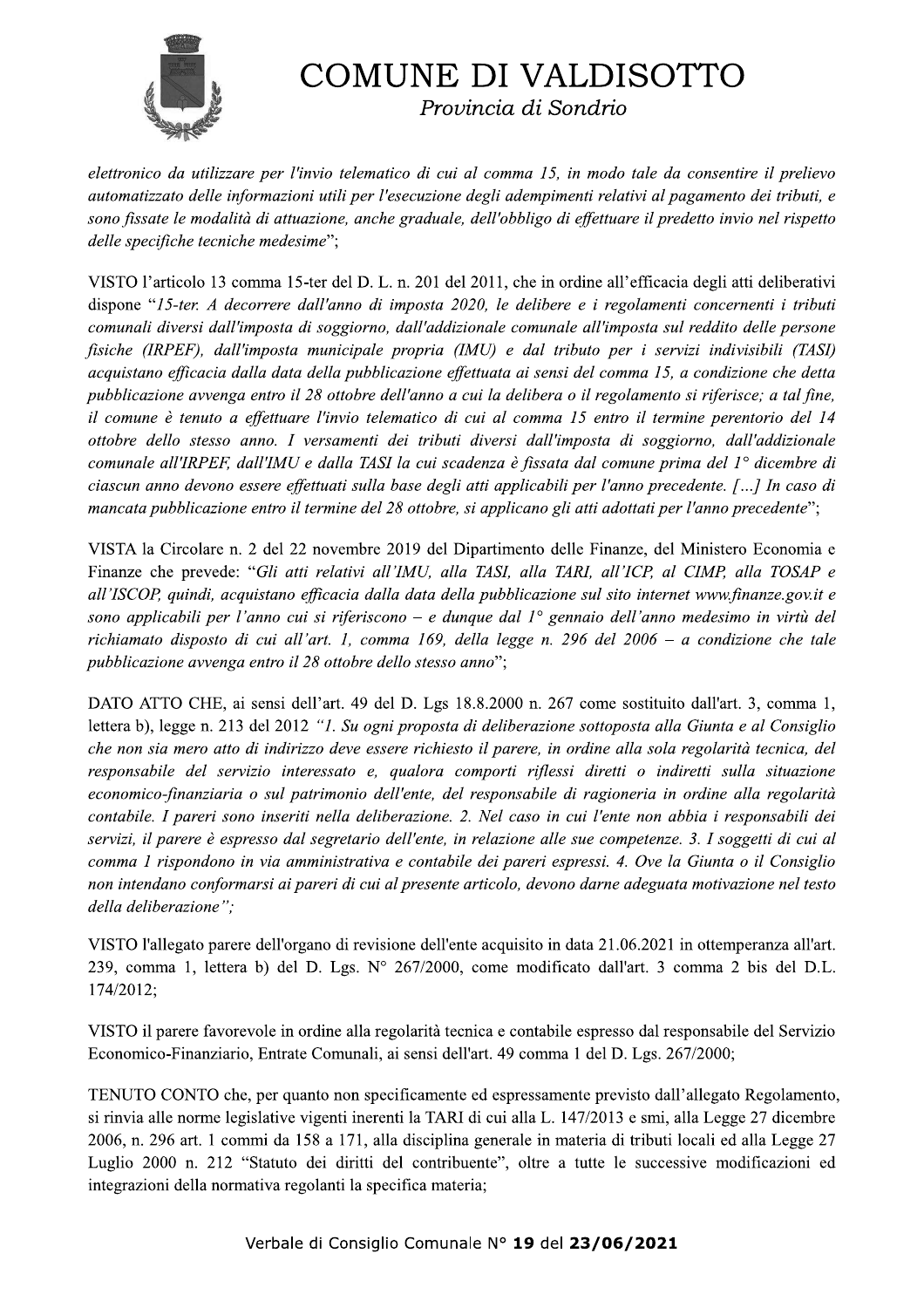

Provincia di Sondrio

VISTO lo Statuto Comunale;

VISTO l'art. 42 del D. Lgs. n. 267/2000, concernente le attribuzioni e le competenze del Consiglio Comunale:

VISTO il vigente Regolamento del Consiglio Comunale;

Con voti n.7 favorevoli, essendo n. 8 i presenti, n. 7 i votanti e n. 1 astenuto (Donagrandi Valentina);

#### **DELIBERA**

1. di approvare le modifiche e le integrazioni nella versione di cui all'Allegato A che costituisce parte integrante e sostanziale della presente deliberazione, al "Regolamento per l'applicazione della Tassa Rifiuti (TARI)" vigente;

2. di stabilire che il testo del Regolamento contenuto all'Allegato B, così come modificato ai sensi del punto 1), avrà efficacia dal 1<sup>°</sup> gennaio 2021, in base a quanto disposto dall'art. 53, comma 16, L. 23 dicembre 2000 n. 388 così come modificato dall'art. 27, comma 8 L. 28 dicembre 2001 n. 448 e che per la regolazione dei rapporti tributari riferiti ad annualità precedenti si potrà fare riferimento alle disposizioni contenute nei precedenti regolamenti, laddove compatibili con l'attuale dettato normativo e non superate dalle prescrizioni regolamentari di cui all'Allegato B;

3. di trasmettere la presente deliberazione al Ministero dell'economia e delle finanze - Dipartimento delle finanze, esclusivamente per via telematica, mediante inserimento del testo della stessa nell'apposita sezione del portale del federalismo fiscale, come disciplinato dall'art. 13 comma 15 del D.L. 201/2011;

4. di pubblicare il regolamento modificato sul proprio sito web istituzionale nella sezione dedicata.

## **IL CONSIGLIO COMUNALE**

Con voti n.7 favorevoli, essendo n. 8 i presenti, n. 7 i votanti e n. 1 astenuto (Donagrandi Valentina);

## **DELIBERA**

Di dichiarare il presente atto immediatamente eseguibile, ai sensi e per gli effetti di quanto previsto dall'art. 134, comma 4, del D. Lgs. n. 267/2000.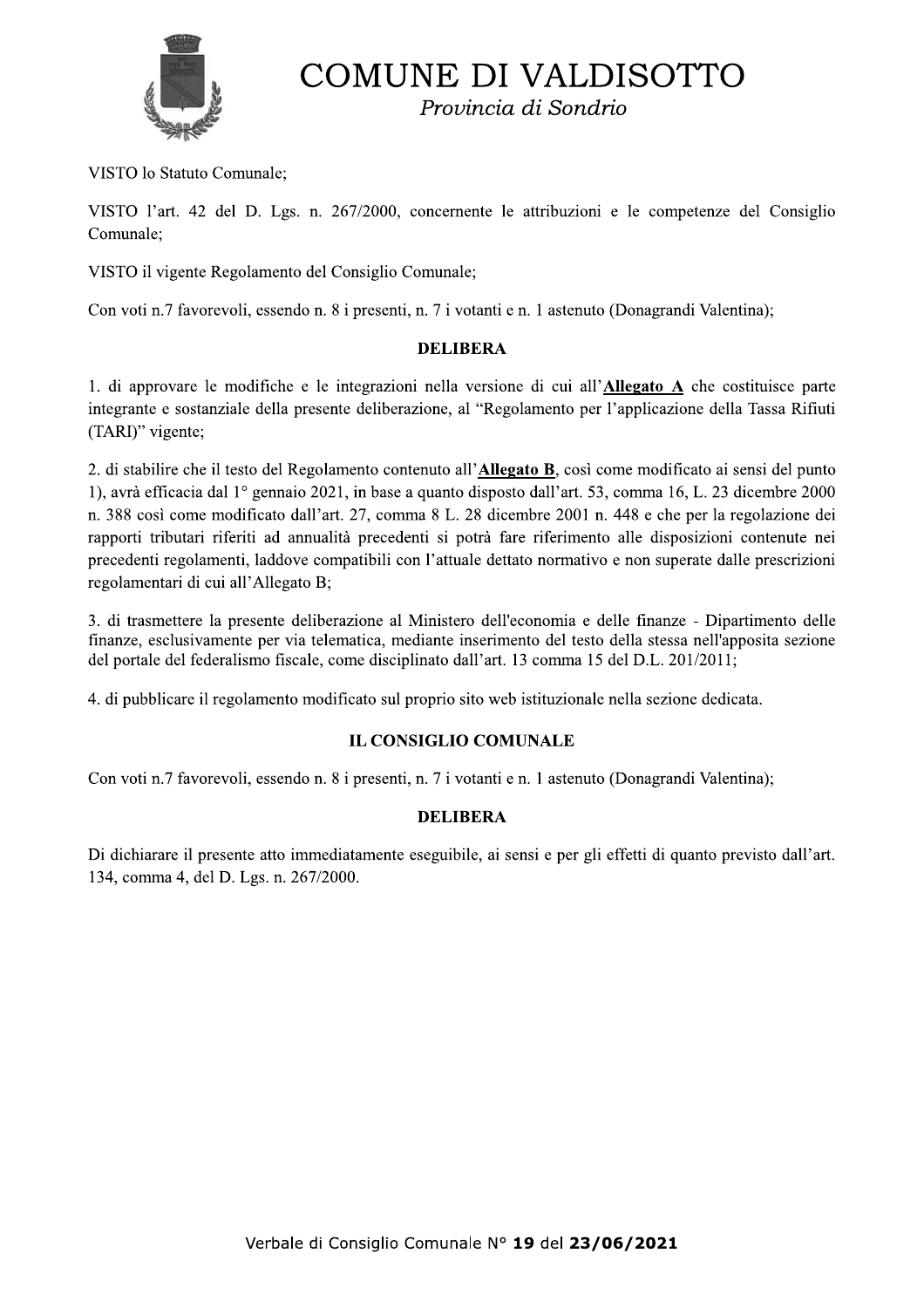

Provincia di Sondrio

#### **OGGETTO:** MODIFICHE AL REGOLAMENTO PER LA DISCIPLINA DELLA TASSA RIFIUTI (TARI) APPROVATO CON DELIBERAZIONE CONSILIARE N. 37 DEL 22.07.2020.

Il presente verbale viene letto, approvato e sottoscritto.

**IL SINDACO** Alessandro Pedrini Documento firmato digitalmente (artt. 20-21-24 D. Lgs. 7/03/2005 n. 82 e s.m.i.)

#### **IL SEGRETARIO COMUNALE**

Cesare Pedranzini Documento firmato digitalmente (artt. 20-21-24 D. Lgs.  $7/03/2005$  n. 82 e s.m.i.)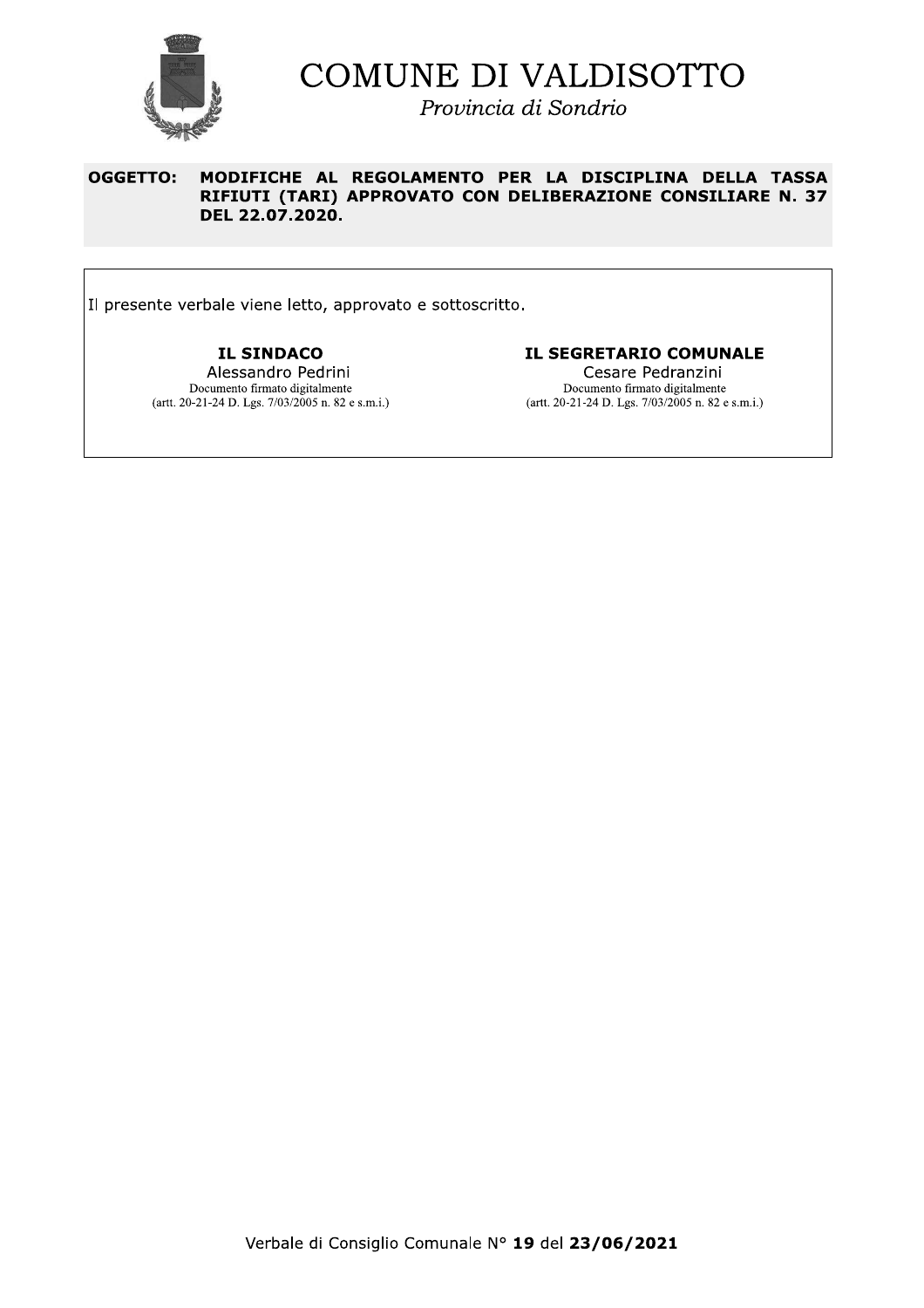

# **ALLEGATO A**

Modificare l'articolo 4 "Definizione di rifiuto e assimilazione dei rifiuti speciali agli urbani", riscrivendo la rubrica in "Definizione di rifiuti urbani e di rifiuti speciali" e intervenendo come segue:

| Versione approvata con deliberazione del Consiglio<br>Comunale n. 37 del 22/07/2020                                                                                                                                                                                                                                                                                                                                                                                                                                                                                                                                                                                                                                                                                                                                                                                                                                                                                                                                                                              | Versione modificata                                                                                                                                                                                                                                                                                                                                                                                                                                                                                                                                                                                                                                                                                                                          |
|------------------------------------------------------------------------------------------------------------------------------------------------------------------------------------------------------------------------------------------------------------------------------------------------------------------------------------------------------------------------------------------------------------------------------------------------------------------------------------------------------------------------------------------------------------------------------------------------------------------------------------------------------------------------------------------------------------------------------------------------------------------------------------------------------------------------------------------------------------------------------------------------------------------------------------------------------------------------------------------------------------------------------------------------------------------|----------------------------------------------------------------------------------------------------------------------------------------------------------------------------------------------------------------------------------------------------------------------------------------------------------------------------------------------------------------------------------------------------------------------------------------------------------------------------------------------------------------------------------------------------------------------------------------------------------------------------------------------------------------------------------------------------------------------------------------------|
| 1. La gestione dei rifiuti urbani comprende la raccolta, il<br>trasporto, il recupero e lo smaltimento dei rifiuti urbani e<br>assimilati, lo spazzamento e il lavaggio delle strade e<br>l'attività di gestione delle tariffe e rapporto con gli utenti,<br>e costituisce un servizio di pubblico interesse, svolto in<br>regime di privativa sull'intero territorio comunale.<br>2. Il servizio è disciplinato dalle disposizioni del Decreto<br>Legislativo 3 aprile 2006, n. 152, dal Regolamento<br>comunale di igiene urbana e gestione dei rifiuti, nonché<br>dalle disposizioni del presente regolamento.<br>3. Sono rifiuti urbani quelli elencati dall'art 484, comma<br>2, del Decreto Legislativo 3 aprile 2006, n. 152 e s.m.i                                                                                                                                                                                                                                                                                                                      | 1. La gestione dei rifiuti urbani comprende la raccolta, il<br>trasporto, il recupero e lo smaltimento dei rifiuti urbani,<br>lo spazzamento e il lavaggio delle strade e l'attività di<br>gestione delle tariffe e rapporto con gli utenti, e<br>costituisce un servizio di pubblico interesse, svolto in<br>regime di privativa sull'intero territorio comunale.<br>2. Il servizio è disciplinato dalle disposizioni del Decreto<br>Legislativo 3 aprile 2006, n. 152, dal Regolamento<br>comunale di igiene urbana e gestione dei rifiuti, nonché<br>dalle disposizioni del presente regolamento.<br>3. Sono rifiuti urbani quelli elencati dall'art. 183 co. 1<br>lett. b-ter) del Decreto Legislativo 3 aprile 2006, n. 152 e<br>s.m.i. |
| 4. Sono rifiuti speciali quelli elencati dall'art. 184, comma<br>3 del Decreto Legislativo 3 aprile 2006, n. 152 e s.m.i<br>5. Sono assimilati ai rifiuti urbani, ai fini dell'applicazione<br>del tributo e della gestione del servizio, ai sensi dell'art.<br>198, comma 2, lettera q) del D.Lgs 152/2006, i rifiuti<br>speciali non pericolosi provenienti da locali produttivi/di<br>lavorazione, adibiti ad usi diversi da quelli di civile<br>abitazione, compresi gli insediamenti adibiti ad attività<br>agricole, agroindustriali, industriali, artigianali,<br>commerciali, di servizi e da attività sanitarie, individuati<br>nell'allegato A. Per le superfici superiori a 500 mq., al<br>netto delle superfici che non possono produrre rifiuti,<br>sono assimilati ai rifiuti urbani, a condizione che la<br>quantità globale (in Kg) di detti rifiuti prodotti e l'indicata<br>superficie, non superi il 5% del valore massimo del<br>corrispondente parametro Kd di cui alle tabelle inserite<br>nell'Allegato 1, punto 4.4 del Dpr n. 158/1999. | 4. Sono rifiuti speciali quelli elencati dall'art. 184, comma<br>3 del Decreto Legislativo 3 aprile 2006, n. 152 e s.m.i<br>5. Abrogato.                                                                                                                                                                                                                                                                                                                                                                                                                                                                                                                                                                                                     |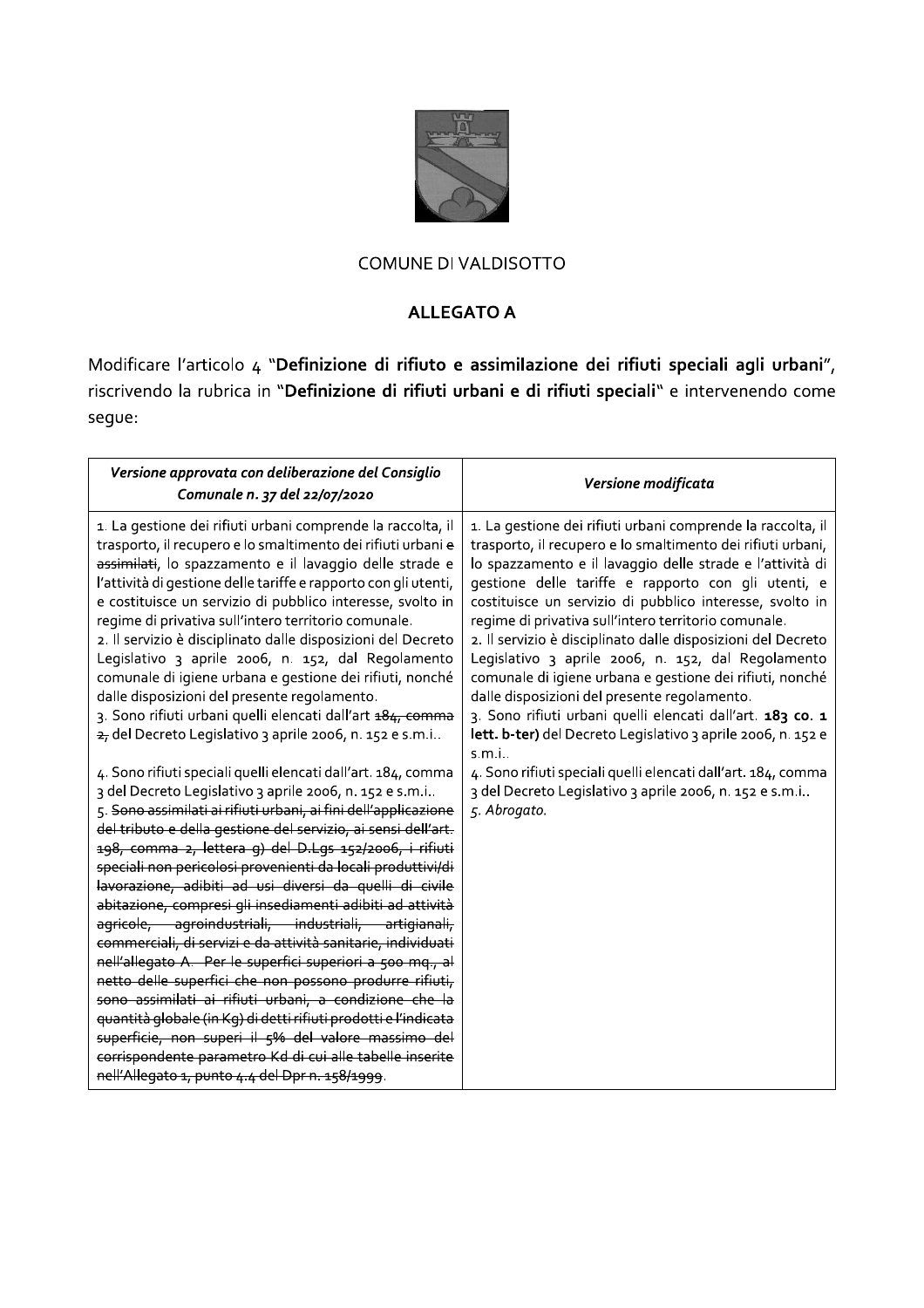#### مواوي

Modificare l'articolo 6 "Locali ed aree scoperte soggetti al tributo" come segue:

| Versione approvata con deliberazione del Consiglio<br>Comunale n. 37 del 22/07/2020                                                                                                                                                                                                                                                                                                                                                                                                                                                                                                                                                                         | Versione modificata                                                                                                                                                                                                                                                                                                                                                                                                                                                                                                                                                                                                                         |
|-------------------------------------------------------------------------------------------------------------------------------------------------------------------------------------------------------------------------------------------------------------------------------------------------------------------------------------------------------------------------------------------------------------------------------------------------------------------------------------------------------------------------------------------------------------------------------------------------------------------------------------------------------------|---------------------------------------------------------------------------------------------------------------------------------------------------------------------------------------------------------------------------------------------------------------------------------------------------------------------------------------------------------------------------------------------------------------------------------------------------------------------------------------------------------------------------------------------------------------------------------------------------------------------------------------------|
| 1. Sono soggetti al tributo tutti i locali comunque                                                                                                                                                                                                                                                                                                                                                                                                                                                                                                                                                                                                         | 1. Sono soggetti al tributo tutti i locali comunque                                                                                                                                                                                                                                                                                                                                                                                                                                                                                                                                                                                         |
| denominati suscettibili di produrre rifiuti urbani e                                                                                                                                                                                                                                                                                                                                                                                                                                                                                                                                                                                                        | denominati suscettibili di produrre rifiuti urbani, per tali                                                                                                                                                                                                                                                                                                                                                                                                                                                                                                                                                                                |
| assimilati, per tali si intendono:                                                                                                                                                                                                                                                                                                                                                                                                                                                                                                                                                                                                                          | si intendono:                                                                                                                                                                                                                                                                                                                                                                                                                                                                                                                                                                                                                               |
| a) locali, le strutture stabilmente infisse al suolo                                                                                                                                                                                                                                                                                                                                                                                                                                                                                                                                                                                                        | a) locali, le strutture stabilmente infisse al suolo                                                                                                                                                                                                                                                                                                                                                                                                                                                                                                                                                                                        |
| chiuse da ogni lato verso l'esterno, anche se non                                                                                                                                                                                                                                                                                                                                                                                                                                                                                                                                                                                                           | chiuse da ogni lato verso l'esterno, anche se non                                                                                                                                                                                                                                                                                                                                                                                                                                                                                                                                                                                           |
| conformi alle disposizioni urbanistico-edilizie;                                                                                                                                                                                                                                                                                                                                                                                                                                                                                                                                                                                                            | conformi alle disposizioni urbanistico-edilizie;                                                                                                                                                                                                                                                                                                                                                                                                                                                                                                                                                                                            |
| b) aree scoperte, sia le superfici prive di edifici o di                                                                                                                                                                                                                                                                                                                                                                                                                                                                                                                                                                                                    | b) aree scoperte, sia le superfici prive di edifici o di                                                                                                                                                                                                                                                                                                                                                                                                                                                                                                                                                                                    |
| strutture edilizie, sia gli spazi circoscritti che non                                                                                                                                                                                                                                                                                                                                                                                                                                                                                                                                                                                                      | strutture edilizie, sia gli spazi circoscritti che non                                                                                                                                                                                                                                                                                                                                                                                                                                                                                                                                                                                      |
| costituiscono locale, come, campeggi, dancing e                                                                                                                                                                                                                                                                                                                                                                                                                                                                                                                                                                                                             | costituiscono locale, come, campeggi, dancing e                                                                                                                                                                                                                                                                                                                                                                                                                                                                                                                                                                                             |
| cinema all'aperto, parcheggi ecc;                                                                                                                                                                                                                                                                                                                                                                                                                                                                                                                                                                                                                           | cinema all'aperto, parcheggi ecc;                                                                                                                                                                                                                                                                                                                                                                                                                                                                                                                                                                                                           |
| Le aree scoperte sono quelle esclusivamente                                                                                                                                                                                                                                                                                                                                                                                                                                                                                                                                                                                                                 | Le aree scoperte sono quelle esclusivamente                                                                                                                                                                                                                                                                                                                                                                                                                                                                                                                                                                                                 |
| operative ovvero quelle utilizzate per l'esercizio                                                                                                                                                                                                                                                                                                                                                                                                                                                                                                                                                                                                          | operative ovvero quelle utilizzate per l'esercizio                                                                                                                                                                                                                                                                                                                                                                                                                                                                                                                                                                                          |
| dell'attività riferita alle utenze non domestiche.                                                                                                                                                                                                                                                                                                                                                                                                                                                                                                                                                                                                          | dell'attività riferita alle utenze non domestiche.                                                                                                                                                                                                                                                                                                                                                                                                                                                                                                                                                                                          |
| c) utenze domestiche, le superfici adibite di civile                                                                                                                                                                                                                                                                                                                                                                                                                                                                                                                                                                                                        | c) utenze domestiche, le superfici adibite di civile                                                                                                                                                                                                                                                                                                                                                                                                                                                                                                                                                                                        |
| abitazione;                                                                                                                                                                                                                                                                                                                                                                                                                                                                                                                                                                                                                                                 | abitazione;                                                                                                                                                                                                                                                                                                                                                                                                                                                                                                                                                                                                                                 |
| d) utenze non domestiche, le restanti superfici, tra                                                                                                                                                                                                                                                                                                                                                                                                                                                                                                                                                                                                        | d) utenze non domestiche, le restanti superfici, tra                                                                                                                                                                                                                                                                                                                                                                                                                                                                                                                                                                                        |
| cui le comunità, le attività commerciali, artigianali,                                                                                                                                                                                                                                                                                                                                                                                                                                                                                                                                                                                                      | cui le comunità, le attività commerciali, artigianali,                                                                                                                                                                                                                                                                                                                                                                                                                                                                                                                                                                                      |
| industriali, professionali e le attività produttive in                                                                                                                                                                                                                                                                                                                                                                                                                                                                                                                                                                                                      | industriali, professionali e le attività produttive in                                                                                                                                                                                                                                                                                                                                                                                                                                                                                                                                                                                      |
| genere.                                                                                                                                                                                                                                                                                                                                                                                                                                                                                                                                                                                                                                                     | genere.                                                                                                                                                                                                                                                                                                                                                                                                                                                                                                                                                                                                                                     |
| 2. Si considerano tassabili tutti i locali ad uso domestico<br>se potenzialmente utilizzabili, dotati sia dell'utenza<br>idrica ed elettrica o di arredamento; per i locali ad uso<br>non domestico, quelli forniti di impianti, attrezzature o,<br>comunque i locali nei quali è ufficialmente assentito<br>l'esercizio di un'attività.<br>3. La mancata utilizzazione del servizio di gestione dei<br>rifiuti urbani e assimilati o l'interruzione temporanea<br>dello stesso non comportano esonero o riduzione del<br>tributo.<br>4. Il tributo è corrisposto in base a tariffa commisurata ad<br>anno solare, cui corrisponde un'autonoma obbligazione | 2. Si considerano tassabili tutti i locali ad uso domestico<br>se potenzialmente utilizzabili, dotati sia dell'utenza<br>idrica ed elettrica o di arredamento; per i locali ad uso<br>non domestico, quelli forniti di impianti, attrezzature o,<br>comunque i locali nei quali è ufficialmente assentito<br>l'esercizio di un'attività.<br>3. La mancata utilizzazione del servizio di gestione dei<br>rifiuti urbani o l'interruzione temporanea dello stesso<br>non comportano esonero o riduzione del tributo.<br>4. Il tributo è corrisposto in base a tariffa commisurata ad<br>anno solare, cui corrisponde un'autonoma obbligazione |
| tributaria, ed è dovuta limitatamente al periodo                                                                                                                                                                                                                                                                                                                                                                                                                                                                                                                                                                                                            | tributaria, ed è dovuta limitatamente al periodo                                                                                                                                                                                                                                                                                                                                                                                                                                                                                                                                                                                            |
| dell'anno nel quale si verificano le condizioni di cui al                                                                                                                                                                                                                                                                                                                                                                                                                                                                                                                                                                                                   | dell'anno nel quale si verificano le condizioni di cui al                                                                                                                                                                                                                                                                                                                                                                                                                                                                                                                                                                                   |
| comma 1.                                                                                                                                                                                                                                                                                                                                                                                                                                                                                                                                                                                                                                                    | comma 1.                                                                                                                                                                                                                                                                                                                                                                                                                                                                                                                                                                                                                                    |

#### مواوي

Modificare l'articolo 7 "Locali ed aree scoperte non soggetti al tributo" come segue:

| Versione approvata con deliberazione del Consiglio<br>Comunale n. 37 del 22/07/2020 | Versione modificata                                        |  |
|-------------------------------------------------------------------------------------|------------------------------------------------------------|--|
| 1. Non sono soggetti all'applicazione del tributo i locali                          | 1. Non sono soggetti all'applicazione del tributo i locali |  |
| ed aree scoperte non suscettibili di produrre rifiuti                               | ed aree scoperte non suscettibili di produrre rifiuti      |  |
| urbani, quali ad esempio:                                                           | urbani, quali ad esempio:                                  |  |
| Utenze domestiche                                                                   | Utenze domestiche                                          |  |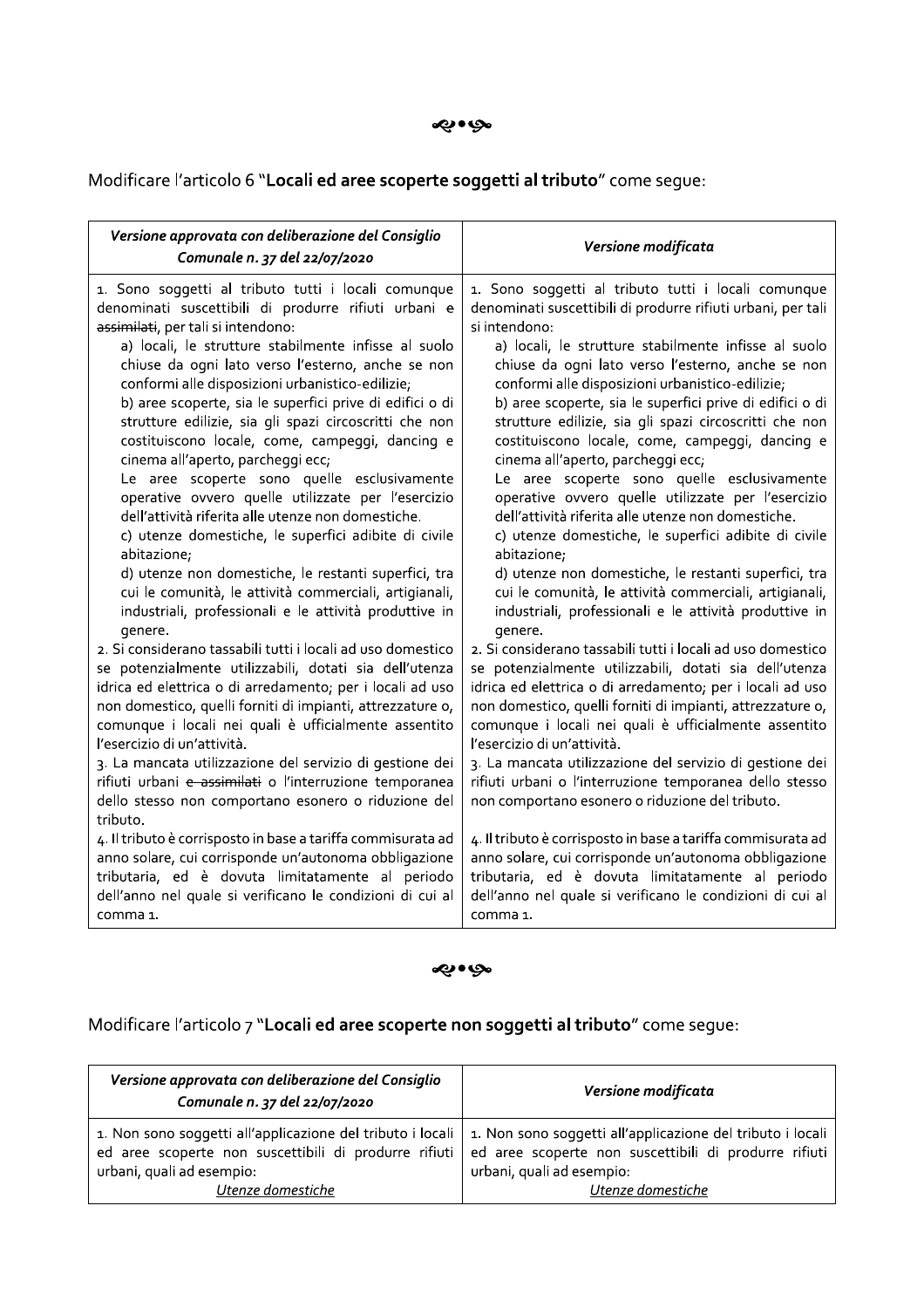| Versione approvata con deliberazione del Consiglio               | Versione modificata                                              |  |
|------------------------------------------------------------------|------------------------------------------------------------------|--|
| Comunale n. 37 del 22/07/2020                                    |                                                                  |  |
| - le unità immobiliari adibite a civile abitazione prive di      | - le unità immobiliari adibite a civile abitazione prive di      |  |
| mobili e suppellettili e sprovviste di contratti attivi di       | mobili e suppellettili e sprovviste di contratti attivi di       |  |
| fornitura dei servizi pubblici di rete, e comunque non           | fornitura dei servizi pubblici di rete, e comunque non           |  |
| utilizzate;                                                      | utilizzate;                                                      |  |
| - solai e sottotetti non collegati da scale, fisse o retrattili, | - solai e sottotetti non collegati da scale, fisse o retrattili, |  |
| da ascensori o montacarichi;                                     | da ascensori o montacarichi;                                     |  |
| - locali destinati a legnaie, stalle e fienili;                  | - locali destinati a legnaie, stalle e fienili;                  |  |
| - centrali termiche e locali riservati ad impianti               | - centrali termiche e locali riservati ad impianti               |  |
| tecnologici, quali cabine elettriche, vano ascensori e quei      | tecnologici, quali cabine elettriche, vano ascensori e quei      |  |
| locali dove non è compatibile la presenza di persone o           | locali dove non è compatibile la presenza di persone o           |  |
| operatori;                                                       | operatori;                                                       |  |
| - locali in oggettive condizioni di non utilizzo in quanto       | - locali in oggettive condizioni di non utilizzo in quanto       |  |
| inabitabili, purché di fatto non utilizzati, o oggetto di        | inabitabili, purché di fatto non utilizzati, o oggetto di        |  |
| lavori di ristrutturazione, restauro o risanamento               | lavori di ristrutturazione, restauro o risanamento               |  |
| conservativo in seguito al rilascio di licenze, permessi,        | conservativo in seguito al rilascio di licenze, permessi,        |  |
| concessioni od autorizzazioni, limitatamente al periodo          | concessioni od autorizzazioni, limitatamente al periodo          |  |
| di validità del provvedimento e, comunque, non oltre la          | di validità del provvedimento e, comunque, non oltre la          |  |
| data riportata nella certificazione di fine lavori;              | data riportata nella certificazione di fine lavori;              |  |
| - superfici coperte di altezza pari od inferiore a 150           | - superfici coperte di altezza pari od inferiore a 150           |  |
| centimetri.                                                      | centimetri.                                                      |  |
| - edifici esterni dal perimetro di raccolta in regime di         | - edifici esterni dal perimetro di raccolta in regime di         |  |
| privativa, utilizzati per attività agricole oppure utilizzati    | privativa, utilizzati per attività agricole oppure utilizzati    |  |
| sporadicamente con una produzione di rifiuti pressoché           | sporadicamente con una produzione di rifiuti pressoché           |  |
| nulla o comunque trascurabile (c.d. "baite").                    | nulla o comunque trascurabile (c.d. "baite").                    |  |
| Utenze non domestiche                                            | Utenze non domestiche                                            |  |
| - le superfici destinate al solo esercizio di attività           | - le superfici destinate al solo esercizio di attività           |  |
| sportiva, ferma restando l'imponibilità delle superfici          | sportiva, ferma restando l'imponibilità delle superfici          |  |
| destinate ad usi diversi, quali spogliatoi, servizi igienici,    | destinate ad usi diversi, quali spogliatoi, servizi igienici,    |  |
| uffici, biglietterie, punti di ristoro, gradinate e simili;      | uffici, biglietterie, punti di ristoro, gradinate e simili;      |  |
| - locali dove si producono, in via continuativa e                | - locali dove si producono, in via continuativa e                |  |
| prevalente, rifiuti speciali non assimilati agli urbani          | prevalente, rifiuti speciali secondo le disposizioni             |  |
| secondo le disposizioni normative vigenti, a condizione          | normative vigenti, a condizione che il produttore ne             |  |
| che il produttore ne dimostri l'avvenuto trattamento in          | dimostri l'avvenuto trattamento in conformità alle               |  |
| conformità alle normative vigenti;                               | normative vigenti;                                               |  |
| - centrali termiche e locali riservati ad impianti               | - centrali termiche e locali riservati ad impianti               |  |
| tecnologici quali cabine elettriche, silos e simili, dove        | tecnologici quali cabine elettriche, silos e simili, dove        |  |
| non è compatibile o non si abbia di regola la presenza           | non è compatibile o non si abbia di regola la presenza           |  |
| umana;                                                           | umana;                                                           |  |
| - aree scoperte destinate all'esercizio dell'agricoltura,        | - aree scoperte destinate all'esercizio dell'agricoltura,        |  |
| silvicoltura, allevamento e le serre a terra ove si              | silvicoltura, allevamento e le serre a terra ove si              |  |
| producono in via continuativa e prevalente rifiuti di tipo       | producono in via continuativa e prevalente rifiuti di tipo       |  |
| agricolo;                                                        | agricolo;                                                        |  |
| - aree adibite in via esclusiva al transito dei veicoli          | - aree adibite in via esclusiva al transito dei veicoli          |  |
| destinate all'accesso alla pubblica via ed al movimento          | destinate all'accesso alla pubblica via ed al movimento          |  |
| veicolare interno;                                               | veicolare interno;                                               |  |
| - aree impraticabili o intercluse da recinzione;                 | - aree impraticabili o intercluse da recinzione;                 |  |
| - aree in abbandono o di cui si possa dimostrare il              | - aree in abbandono o di cui si possa dimostrare il              |  |
| permanente stato di inutilizzo;                                  | permanente stato di inutilizzo;                                  |  |
| - aree non presidiate o adibite a mero deposito di               | - aree non presidiate o adibite a mero deposito di               |  |
| materiali in disuso;                                             | materiali in disuso;                                             |  |
| - zone di transito e manovra degli autoveicoli all'interno       | - zone di transito e manovra degli autoveicoli all'interno       |  |
| delle aree degli stabilimenti industriali;                       | delle aree degli stabilimenti industriali;                       |  |
| - aree adibite in via esclusiva all'accesso dei veicoli alle     | - aree adibite in via esclusiva all'accesso dei veicoli alle     |  |
| stazioni di servizio dei carburanti;                             | stazioni di servizio dei carburanti;                             |  |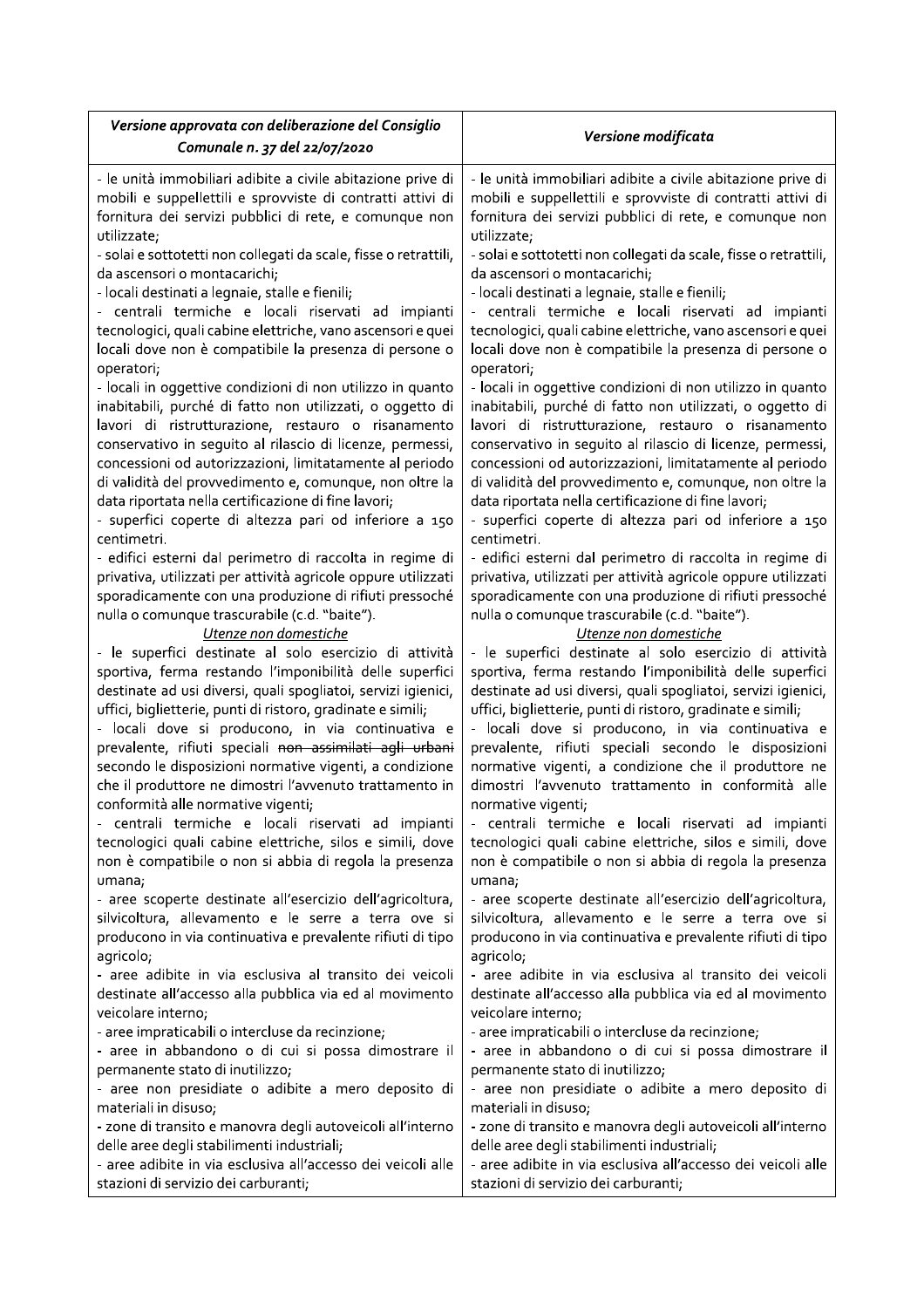| Versione approvata con deliberazione del Consiglio<br>Comunale n. 37 del 22/07/2020                                                                                                                                                                                                                                                                                                                                                                                                                                                                                                                                                                                                                                   | Versione modificata                                                                                                                                                                                                                                                                                                                                                                                                                                                                                                  |
|-----------------------------------------------------------------------------------------------------------------------------------------------------------------------------------------------------------------------------------------------------------------------------------------------------------------------------------------------------------------------------------------------------------------------------------------------------------------------------------------------------------------------------------------------------------------------------------------------------------------------------------------------------------------------------------------------------------------------|----------------------------------------------------------------------------------------------------------------------------------------------------------------------------------------------------------------------------------------------------------------------------------------------------------------------------------------------------------------------------------------------------------------------------------------------------------------------------------------------------------------------|
| - le superfici delle strutture sanitarie pubbliche e private<br>adibite a: sale operatorie, stanze di medicazione,<br>laboratori di analisi, di ricerca, di radiologia, di<br>radioterapia, e simili ecc.;<br>- gli edifici adibiti, in via permanente, all'esercizio di<br>qualsiasi culto all'interno dei quali non si producono<br>rifiuti in misura apprezzabile, escluse in ogni caso le<br>abitazioni dei ministri di culto, ed i locali utilizzati per<br>attività non strettamente connesse al culto stesso;<br><del>- le superfici dei locali produttivi / di lavorazione con</del><br>produzione di rifiuti assimilati agli urbani superiori ai<br>limiti quantitativi individuati dal comma 5 dell'art. 4. | - le superfici delle strutture sanitarie pubbliche e private<br>adibite a: sale operatorie, stanze di medicazione,<br>laboratori di analisi, di ricerca, di radiologia, di<br>radioterapia, e simili ecc.;<br>- gli edifici adibiti, in via permanente, all'esercizio di<br>qualsiasi culto all'interno dei quali non si producono<br>rifiuti in misura apprezzabile, escluse in ogni caso le<br>abitazioni dei ministri di culto, ed i locali utilizzati per<br>attività non strettamente connesse al culto stesso. |

# می•بچه

Modificare l'articolo 8 "Produzione di rifiuti speciali e non assimilati", riscrivendo la rubrica in "Produzione di rifiuti speciali" e intervenendo come segue:

| Versione approvata con deliberazione del Consiglio<br>Comunale n. 37 del 22/07/2020                                                                                                                                                                                                                                                                                                                                                                                                                                                                                                                   |                                            |                                             |                                                                                                                                                                                                                                                                                                                                                                                                                                                                                                                                           | Versione modificata                        |                                                                                                                                                                                                                                                                                                                                                                                                                                                                                             |
|-------------------------------------------------------------------------------------------------------------------------------------------------------------------------------------------------------------------------------------------------------------------------------------------------------------------------------------------------------------------------------------------------------------------------------------------------------------------------------------------------------------------------------------------------------------------------------------------------------|--------------------------------------------|---------------------------------------------|-------------------------------------------------------------------------------------------------------------------------------------------------------------------------------------------------------------------------------------------------------------------------------------------------------------------------------------------------------------------------------------------------------------------------------------------------------------------------------------------------------------------------------------------|--------------------------------------------|---------------------------------------------------------------------------------------------------------------------------------------------------------------------------------------------------------------------------------------------------------------------------------------------------------------------------------------------------------------------------------------------------------------------------------------------------------------------------------------------|
| 1. Nella determinazione della superficie assoggettabile<br>alla Tari non si tiene conto di quella parte di essa ove si<br>formano, in via continuativa e prevalente, rifiuti speciali<br>e non assimilati agli urbani ai sensi delle vigenti<br>disposizioni, al cui smaltimento sono tenuti a provvedere<br>a proprie spese i relativi produttori, a condizione che ne<br>dimostrino l'avvenuto trattamento in conformità alla<br>normativa vigente. É onere del contribuente richiedere<br>la detassazione, dichiarando le superfici produttive di                                                  |                                            |                                             | 1. Nella determinazione della superficie assoggettabile<br>alla Tari non si tiene conto di quella parte di essa ove si<br>formano, in via continuativa e prevalente, rifiuti speciali<br>ai sensi delle vigenti disposizioni, al cui smaltimento<br>sono tenuti a provvedere a proprie spese i relativi<br>produttori, a condizione che ne dimostrino l'avvenuto<br>trattamento in conformità alla normativa vigente. É<br>onere del contribuente richiedere la detassazione,<br>dichiarando le superfici produttive di rifiuti speciali. |                                            |                                                                                                                                                                                                                                                                                                                                                                                                                                                                                             |
| rifiuti speciali non assimilati.<br>2. Nell'ipotesi in cui sia documentata una contestuale<br>produzione di rifiuti urbani o assimilati e di rifiuti speciali<br>non assimilati o di sostanze comunque non conferibili al<br>pubblico servizio ma vi siano obiettive difficoltà nel<br>delimitare le superfici ove si formano i rifiuti speciali non<br>assimilati agli urbani, l'individuazione di queste ultime è<br>effettuata in maniera forfettaria applicando all'intera<br>superficie su cui l'attività viene svolta le seguenti<br>percentuali distinte per tipologia di attività economiche: |                                            |                                             | economiche:                                                                                                                                                                                                                                                                                                                                                                                                                                                                                                                               |                                            | 2. Nell'ipotesi in cui sia documentata una contestuale<br>produzione di rifiuti urbani e di rifiuti speciali o di<br>sostanze comunque non conferibili al pubblico servizio<br>ma vi siano obiettive difficoltà nel delimitare le superfici<br>ove si formano i rifiuti speciali, l'individuazione di queste<br>ultime è effettuata in maniera forfettaria applicando<br>all'intera superficie su cui l'attività viene svolta le<br>seguenti percentuali distinte per tipologia di attività |
| Attività                                                                                                                                                                                                                                                                                                                                                                                                                                                                                                                                                                                              | Categoria di<br>utenza<br>non<br>domestica | % di<br>abbattimento<br>della<br>superficie | Attività                                                                                                                                                                                                                                                                                                                                                                                                                                                                                                                                  | Categoria di<br>utenza<br>non<br>domestica | % di<br>abbattimento<br>della<br>superficie                                                                                                                                                                                                                                                                                                                                                                                                                                                 |
| Attività<br>artigianali<br>tipo<br>botteghe                                                                                                                                                                                                                                                                                                                                                                                                                                                                                                                                                           | 10                                         | 5%                                          | Attività<br>artigianali<br>tipo<br>botteghe                                                                                                                                                                                                                                                                                                                                                                                                                                                                                               | 10                                         | 5%                                                                                                                                                                                                                                                                                                                                                                                                                                                                                          |
| Carrozzerie,<br>autofficina,<br>elettrauto                                                                                                                                                                                                                                                                                                                                                                                                                                                                                                                                                            | $\overline{3}$                             | 10%                                         | Carrozzerie,<br>autofficina,<br>elettrauto                                                                                                                                                                                                                                                                                                                                                                                                                                                                                                | 3                                          | 10%                                                                                                                                                                                                                                                                                                                                                                                                                                                                                         |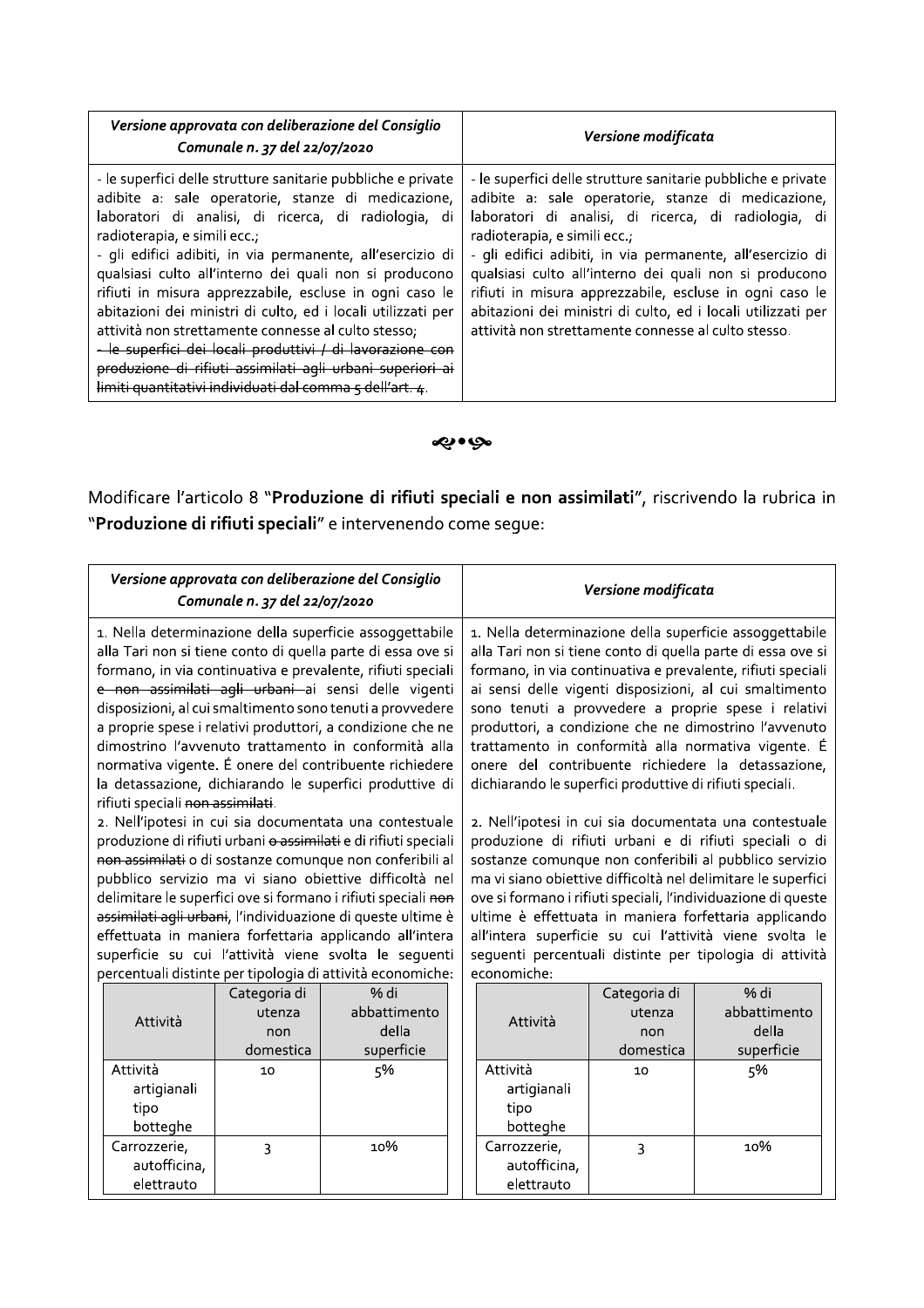| Versione approvata con deliberazione del Consiglio<br>Comunale n. 37 del 22/07/2020                                                                                                                                                                                                                                                                                                                                                                                                                                                                                                                                                                                                                                                                              |    | Versione modificata                                                                           |                                                                                                                                                           |                                                                                                                                                                                                                                                                                                                                                                                                                                                                                                                                                                                                                                                                                                                                                                                                                                                                                                                                                   |                     |
|------------------------------------------------------------------------------------------------------------------------------------------------------------------------------------------------------------------------------------------------------------------------------------------------------------------------------------------------------------------------------------------------------------------------------------------------------------------------------------------------------------------------------------------------------------------------------------------------------------------------------------------------------------------------------------------------------------------------------------------------------------------|----|-----------------------------------------------------------------------------------------------|-----------------------------------------------------------------------------------------------------------------------------------------------------------|---------------------------------------------------------------------------------------------------------------------------------------------------------------------------------------------------------------------------------------------------------------------------------------------------------------------------------------------------------------------------------------------------------------------------------------------------------------------------------------------------------------------------------------------------------------------------------------------------------------------------------------------------------------------------------------------------------------------------------------------------------------------------------------------------------------------------------------------------------------------------------------------------------------------------------------------------|---------------------|
| Attività<br>industriali con<br>capannoni di<br>produzione                                                                                                                                                                                                                                                                                                                                                                                                                                                                                                                                                                                                                                                                                                        | 11 | 5%                                                                                            | Attività<br>artigianali di<br>produzione di<br>beni specifici                                                                                             | 10                                                                                                                                                                                                                                                                                                                                                                                                                                                                                                                                                                                                                                                                                                                                                                                                                                                                                                                                                | 5%                  |
| Attività<br>artigianali di<br>produzione di<br>beni specifici                                                                                                                                                                                                                                                                                                                                                                                                                                                                                                                                                                                                                                                                                                    | 10 | 5%                                                                                            | 2. bis. Ai magazzini impiegati per il deposito o lo<br>di<br>materie<br>stoccaggio<br>prime<br>di<br>$\epsilon$<br>funzionalmente<br>esclusivamente<br>ed |                                                                                                                                                                                                                                                                                                                                                                                                                                                                                                                                                                                                                                                                                                                                                                                                                                                                                                                                                   | merci,<br>collegati |
| 3. La detassazione di cui al comma precedente viene<br>riconosciuta solo ai contribuenti che provvedano ad<br>indicare le superfici produttive di rifiuti speciali non<br>assimilati nella dichiarazione di cui al successivo art. 26,<br>distinti per codice CER, ed a fornire idonea<br>documentazione comprovante l'ordinaria produzione<br>dei predetti rifiuti ed il loro trattamento in conformità<br>delle disposizioni vigenti (a titolo di esempio contratti di<br>smaltimento, copie formulari di trasporto dei rifiuti<br>regolarmente firmati a destinazione, ecc.). In caso di<br>mancata indicazione in denuncia delle superfici<br>produttive di rifiuti speciali, la detassazione di cui al<br>comma 2 non potrà avere effetto fino a quando non |    | base alla disciplina di cui ai commi precedenti.<br>relativa indicazione nella dichiarazione. |                                                                                                                                                           | all'esercizio di attività in cui avviene la produzione<br>continuativa e prevalente di rifiuti speciali, spetta la<br>medesima tassazione prevista per dette attività in<br>3. La detassazione di cui al comma precedente viene<br>riconosciuta solo ai contribuenti che provvedano ad<br>indicare le superfici produttive di rifiuti speciali nella<br>dichiarazione di cui al successivo art. 26, distinti per<br>codice CER, ed a fornire idonea documentazione<br>comprovante l'ordinaria produzione dei predetti rifiuti<br>ed il loro trattamento in conformità delle disposizioni<br>vigenti (a titolo di esempio contratti di smaltimento,<br>copie formulari di trasporto dei rifiuti regolarmente<br>firmati a destinazione, ecc.). In caso di mancata<br>indicazione in denuncia delle superfici produttive di<br>rifiuti speciali, la detassazione di cui al comma 2 non<br>potrà avere effetto fino a quando non verrà presentata la |                     |

#### ی وي.

Modificare l'articolo 10 "Riduzione per avvio al riciclo dei rifiuti speciali assimilati agli urbani", riscrivendo la rubrica in "Riduzione per avvio al riciclo dei rifiuti urbani" e intervenendo come segue:

| Versione approvata con deliberazione del Consiglio<br>Comunale n. 37 del 22/07/2020 | Versione modificata                                        |  |
|-------------------------------------------------------------------------------------|------------------------------------------------------------|--|
| 1. Il titolare dell'attività che provvede in maniera                                | 1. Il titolare dell'attività che provvede in maniera       |  |
| autonoma al riciclo come definito dall'art. 183, comma 1,                           | autonoma al riciclo come definito dall'art. 183, comma 1,  |  |
| lett. u) del D. Lgs. n. 152/2006, può usufruire della                               | lett. u) del D. Lgs. n. 152/2006, può usufruire della      |  |
| riduzione della quota variabile della tariffa, presentando                          | riduzione della quota variabile della tariffa, presentando |  |
| apposita istanza di riduzione che contenga i sequenti                               | apposita istanza di riduzione che contenga i sequenti      |  |
| elementi                                                                            | elementi                                                   |  |
| a) indicazione dei locali dove si produce il rifiuto che                            | a) indicazione dei locali dove si produce il rifiuto che   |  |
| avviene avviato a riciclo;                                                          | avviene avviato a riciclo;                                 |  |
| b) indicazione dei codici e delle quantità dei rifiuti                              | b) indicazione dei codici e delle quantità dei rifiuti     |  |
| avviati a riciclo;                                                                  | <b>urbani</b> avviati a riciclo;                           |  |
| c) periodo di avvio a riciclo.                                                      | c) periodo di avvio a riciclo.                             |  |
| 2. La dichiarazione di cui al comma precedente è valida                             | 2. La dichiarazione di cui al comma precedente è valida    |  |
| anche per gli anni successivi, ferma restando la                                    | anche per gli anni successivi, ferma restando la           |  |
| produzione in ciascun anno della documentazione di cui                              | produzione in ciascun anno della documentazione di cui     |  |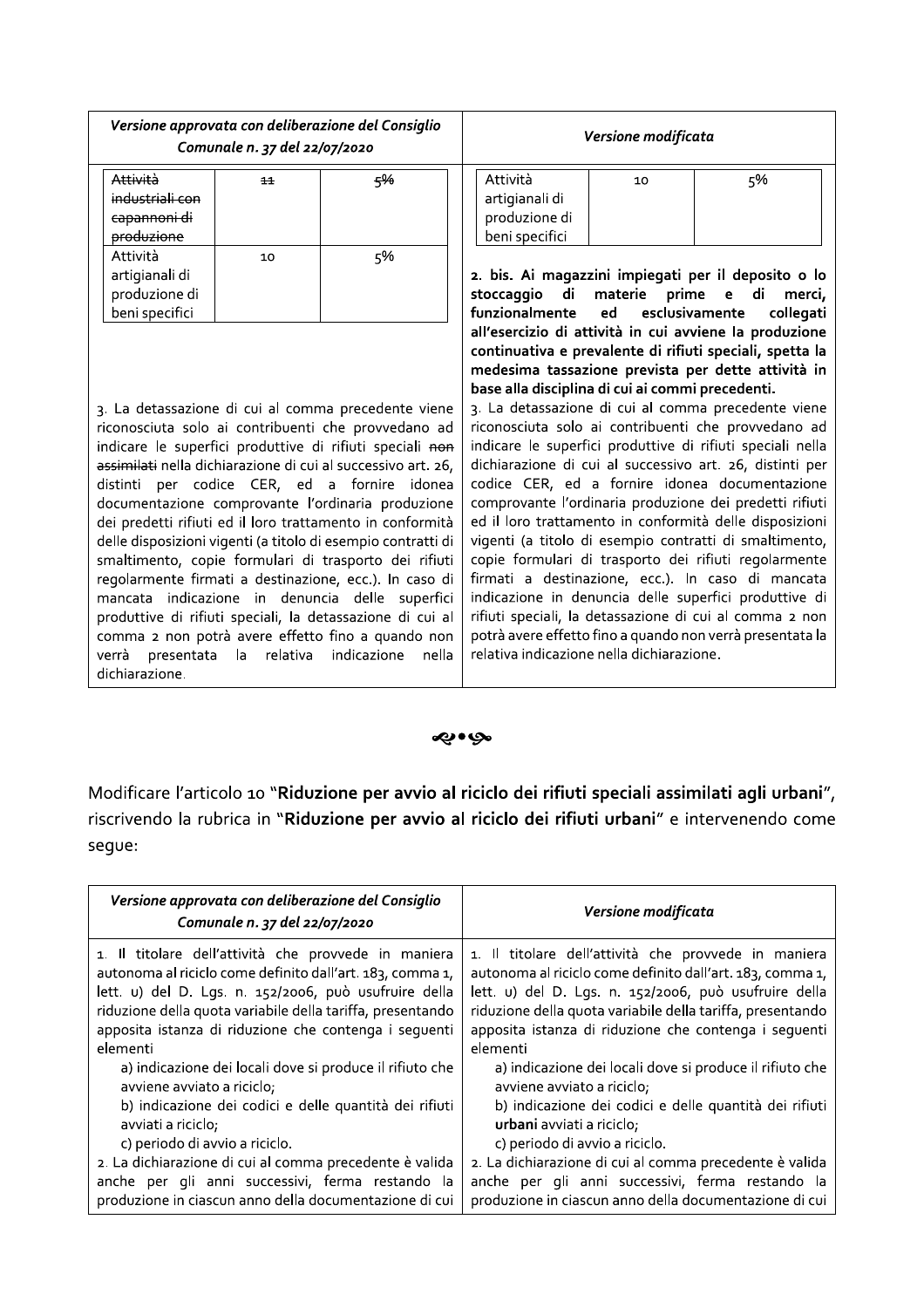| Versione approvata con deliberazione del Consiglio<br>Comunale n. 37 del 22/07/2020                                                                                                                                                                                                                                                                                                                                                                                                                                                                                                                                                                                                                                                                                                                                                                                                                                                                                                                                                                                                                                                                                                                                                                                                                                                                                                                                                                                                                                                                                                                                                                                                                                                                                                                                                                                                                                                                                                                                                                                                                                                                                                                                                                                                                                                                    | Versione modificata                                                                                                                                                                                                                                                                                                                                                                                                                                                                                                                                                                                                                                                                                                                                                                                                                                                                                                                                                                                                                                                                                                                                                                                                                                                                                                                                                                                                                                                                                                                                                                                                                                                                                                                                                                                                                                                                                                                                                                                                                                                                                                                                                                                                                                                                                                                                                                                                                                                                                                                                                                |
|--------------------------------------------------------------------------------------------------------------------------------------------------------------------------------------------------------------------------------------------------------------------------------------------------------------------------------------------------------------------------------------------------------------------------------------------------------------------------------------------------------------------------------------------------------------------------------------------------------------------------------------------------------------------------------------------------------------------------------------------------------------------------------------------------------------------------------------------------------------------------------------------------------------------------------------------------------------------------------------------------------------------------------------------------------------------------------------------------------------------------------------------------------------------------------------------------------------------------------------------------------------------------------------------------------------------------------------------------------------------------------------------------------------------------------------------------------------------------------------------------------------------------------------------------------------------------------------------------------------------------------------------------------------------------------------------------------------------------------------------------------------------------------------------------------------------------------------------------------------------------------------------------------------------------------------------------------------------------------------------------------------------------------------------------------------------------------------------------------------------------------------------------------------------------------------------------------------------------------------------------------------------------------------------------------------------------------------------------------|------------------------------------------------------------------------------------------------------------------------------------------------------------------------------------------------------------------------------------------------------------------------------------------------------------------------------------------------------------------------------------------------------------------------------------------------------------------------------------------------------------------------------------------------------------------------------------------------------------------------------------------------------------------------------------------------------------------------------------------------------------------------------------------------------------------------------------------------------------------------------------------------------------------------------------------------------------------------------------------------------------------------------------------------------------------------------------------------------------------------------------------------------------------------------------------------------------------------------------------------------------------------------------------------------------------------------------------------------------------------------------------------------------------------------------------------------------------------------------------------------------------------------------------------------------------------------------------------------------------------------------------------------------------------------------------------------------------------------------------------------------------------------------------------------------------------------------------------------------------------------------------------------------------------------------------------------------------------------------------------------------------------------------------------------------------------------------------------------------------------------------------------------------------------------------------------------------------------------------------------------------------------------------------------------------------------------------------------------------------------------------------------------------------------------------------------------------------------------------------------------------------------------------------------------------------------------------|
| al comma 5 che attesti l'intervenuto riciclo dei rifiuti<br>prodotti, a meno che non intervengano variazioni che<br>comportino il venir meno del diritto alla riduzione.<br>3. Nel caso di mancata presentazione della dichiarazione,<br>il Servizio gestione dei rifiuti o tributi competente è<br>legittimato ad applicare la tariffa senza riduzione, salvo<br>poi procedere a sgravio o rimborso esclusivamente con<br>riferimento all'anno in cui il produttore ha presentato la<br>domanda e la relativa documentazione.<br>4. La riduzione è determinata dal rapporto fra quantità di<br>rifiuti speciali non pericolosi assimilati agli urbani<br>effettivamente riciclati, riscontrabile sulla base di<br>attestazione rilasciata dal soggetto<br>che effettua<br>l'attività di riciclo dei rifiuti stessi, e la quantità di rifiuti<br>producibili dall'utente determinata applicando i<br>coefficienti minimi previsti per la specifica attività, sulla<br>base della tabella di quantificazione della parte variabile<br>della tariffa, prevista per le utenze non domestiche dal<br>D.P.R. 158/1999.<br>Nel calcolo della riduzione non si terrà conto<br>dell'avvenuto riciclo, da parte delle utenze non<br>domestiche, di materie prime secondarie aventi discreto<br>valore intrinseco, che siano state cedute a terzi da parte<br>del produttore a fronte di un corrispettivo economico o<br>utilizzate direttamente dal produttore.<br>5. Nel rispetto delle disposizioni normative previste<br>dall'art. 6, comma 4 della L.212/2000, entro il mese di<br>aprile dell'anno successivo a quello a cui si riferisce la<br>riduzione, il contribuente deve presentare la seguente<br>documentazione:<br>a) autocertificazione attestante l'avvenuto riciclo nel<br>proprio ciclo produttivo e modalità di riciclo;<br>b) copia del registro di carico e scarico o MUD o altra<br>documentazione derivante<br>dal<br>sistema<br>di<br>tracciamento dei rifiuti attestante l'avvio a riciclo dei<br>rifiuti assimilato tramite soggetti terzi;<br>c) documentazione di consegna dei rifiuti avviati al<br>riciclo (copia di bolle di accompagnamento e<br>fatture);<br>d) copia del contratto stipulato con il soggetto cui i<br>rifiuti sono consegnati per l'avvio al riciclo, salvo che<br>sia allegato alla richiesta di riduzione. | al comma 5 che attesti l'intervenuto riciclo dei rifiuti<br>prodotti, a meno che non intervengano variazioni che<br>comportino il venir meno del diritto alla riduzione.<br>3. Nel caso di mancata presentazione della dichiarazione,<br>il Servizio gestione dei rifiuti o tributi competente è<br>legittimato ad applicare la tariffa senza riduzione, salvo<br>poi procedere a sgravio o rimborso esclusivamente con<br>riferimento all'anno in cui il produttore ha presentato la<br>domanda e la relativa documentazione.<br>4. La riduzione è determinata dal rapporto fra quantità<br>di rifiuti urbani effettivamente riciclati, riscontrabile<br>sulla base di attestazione rilasciata dal soggetto che<br>effettua l'attività di riciclo dei rifiuti stessi, e la quantità<br>di rifiuti producibili dall'utente determinata applicando i<br>coefficienti minimi previsti per la specifica attività, sulla<br>base della tabella di quantificazione della parte variabile<br>della tariffa, prevista per le utenze non domestiche dal<br>D.P.R. 158/1999.<br>Nel calcolo della riduzione non si terrà conto<br>dell'avvenuto riciclo, da parte delle utenze non<br>domestiche, di materie prime secondarie aventi discreto<br>valore intrinseco, che siano state cedute a terzi da parte<br>del produttore a fronte di un corrispettivo economico o<br>utilizzate direttamente dal produttore.<br>5. Nel rispetto delle disposizioni normative previste<br>dall'art. 6, comma 4 della L.212/2000, entro il mese di<br>aprile dell'anno successivo a quello a cui si riferisce la<br>riduzione, il contribuente deve presentare la sequente<br>documentazione:<br>a) autocertificazione attestante l'avvenuto riciclo nel<br>proprio ciclo produttivo e modalità di riciclo;<br>b) copia del registro di carico e scarico o MUD o altra<br>documentazione derivante<br>dal<br>sistema<br>di<br>tracciamento dei rifiuti attestante l'avvio a riciclo dei<br>rifiuti urbani tramite soggetti terzi;<br>c) documentazione di consegna dei rifiuti avviati al<br>riciclo (copia di bolle di accompagnamento e<br>fatture);<br>d) copia del contratto stipulato con il soggetto cui i<br>rifiuti sono consegnati per l'avvio al riciclo, salvo che<br>sia allegato alla richiesta di riduzione.<br>6. In ragione dell'entrata in vigore della disciplina di<br>cui all'articolo 238 comma 10 del D. Lgs. 152/2006, così<br>come definita dal successivo art. 21 bis, la riduzione di<br>cui al presente articolo cessa di avere efficacia a<br>decorrere dal 1º gennaio 2022. |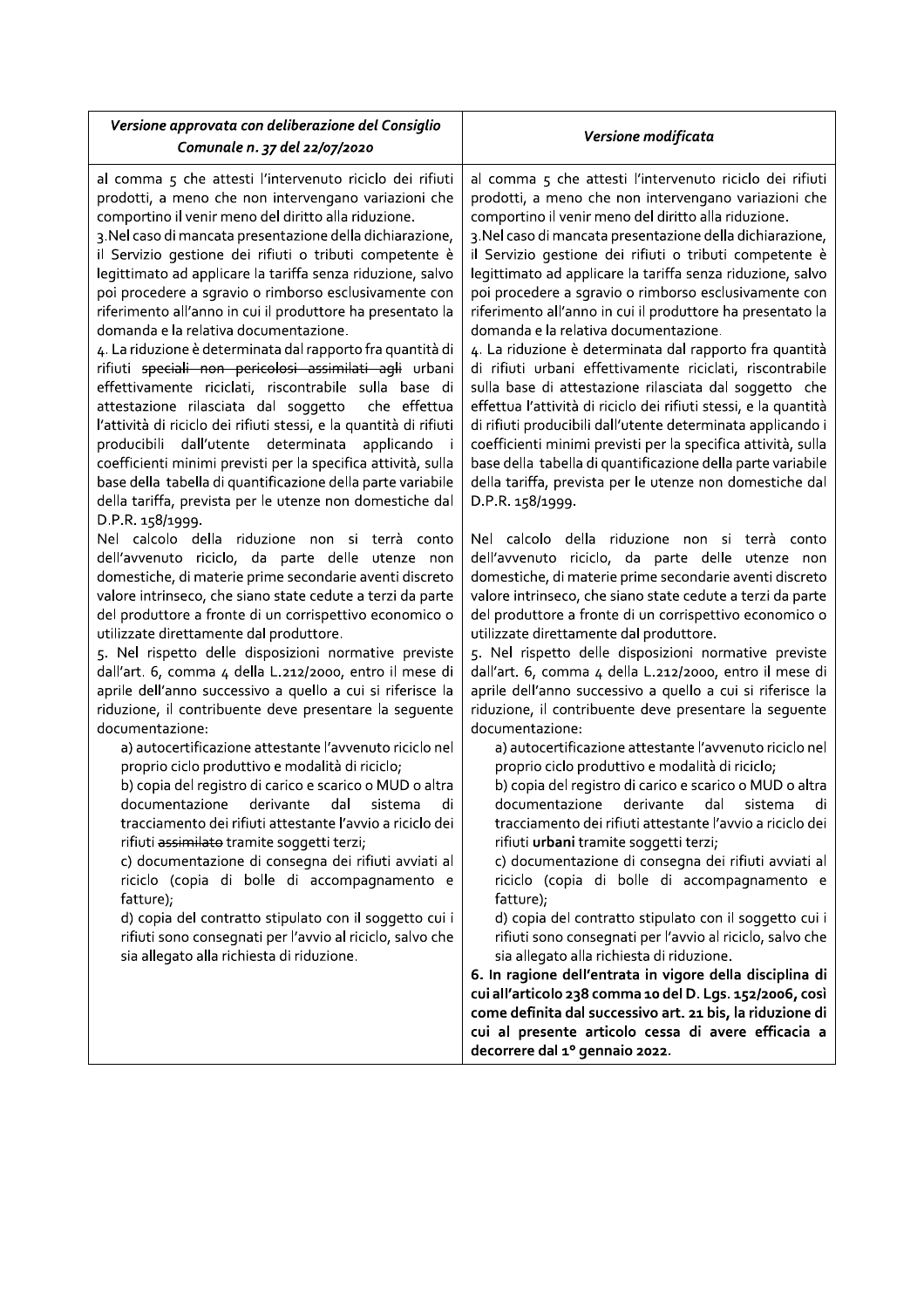Modificare l'articolo 11 "Costi del servizio" come segue:

| Versione approvata con deliberazione del Consiglio<br>Comunale n. 37 del 22/07/2020                                                                                                                                                                                                                                                                                                                                                     | Versione modificata                                                                                                                                                                                                                                                                                                                                                                                                    |
|-----------------------------------------------------------------------------------------------------------------------------------------------------------------------------------------------------------------------------------------------------------------------------------------------------------------------------------------------------------------------------------------------------------------------------------------|------------------------------------------------------------------------------------------------------------------------------------------------------------------------------------------------------------------------------------------------------------------------------------------------------------------------------------------------------------------------------------------------------------------------|
| 1. Le tariffe sono determinate in modo da garantire la<br>copertura integrale dei costi d'esercizio del servizio di<br>gestione dei rifiuti urbani ed assimilati, inclusi i costi di<br>cui all'articolo 15 del D. Lgs. 13/01/2003, n. 36, dei costi<br>relativi agli investimenti per le opere ed ai relativi<br>ammortamenti, così come individuati dal Metodo<br>Tariffario (MTR) di cui alla Deliberazione ARERA<br>443/2019/R/Rif. | 1. Le tariffe sono determinate in modo da garantire la<br>copertura integrale dei costi d'esercizio del servizio di<br>gestione dei rifiuti urbani, inclusi i costi di cui all'articolo<br>15 del D. Lgs. 13/01/2003, n. 36, dei costi relativi agli<br>investimenti per le opere ed ai relativi ammortamenti,<br>così come individuati dal Metodo Tariffario (MTR) di cui<br>alla Deliberazione ARERA 443/2019/R/Rif. |

#### مو• به

Modificare l'articolo 12 "Piano finanziario" come segue:

| Versione approvata con deliberazione del Consiglio<br>Comunale n. 37 del 22/07/2020 | Versione modificata                                          |
|-------------------------------------------------------------------------------------|--------------------------------------------------------------|
| 1. La determinazione della tariffa del tributo avviene                              | 1. La determinazione della tariffa del tributo avviene       |
| sulla base dei costi del servizio di gestione dei rifiuti                           | sulla base dei costi del servizio di gestione dei rifiuti    |
| urbani ed assimilati determinati annualmente all'interno                            | urbani determinati annualmente all'interno del Piano         |
| del Piano finanziario redatto dai soggetti gestori del                              | finanziario redatto dai soggetti gestori del servizio        |
| servizio integrato di gestione dei rifiuti urbani, validato                         | integrato di gestione dei rifiuti urbani, validato dall'Ente |
| dall'Ente territorialmente competente e approvato                                   | territorialmente competente e approvato dall'Autorità        |
| dall'Autorità di Regolazione per Energia Reti e                                     | di Regolazione per Energia Reti e Ambiente, sulla base       |
| Ambiente, sulla base del Metodo Tariffario (MTR)                                    | del Metodo Tariffario (MTR) definito dalla Deliberazione     |
| definito dalla Deliberazione ARERA 443/2019/R/Rif.                                  | ARERA 443/2019/R/Rif.                                        |

## می•بی

# Modificare l'articolo 17 "Classificazione delle utenze non domestiche" come segue:

| Versione approvata con deliberazione del Consiglio<br>Comunale n. 37 del 22/07/2020                                                                                                                                                                                                                                                                                                                                                                                                                                                                                                                  | Versione modificata                                                                                                                                                                                                                                                                                                                                                                                                                                                                                                                                                                                     |
|------------------------------------------------------------------------------------------------------------------------------------------------------------------------------------------------------------------------------------------------------------------------------------------------------------------------------------------------------------------------------------------------------------------------------------------------------------------------------------------------------------------------------------------------------------------------------------------------------|---------------------------------------------------------------------------------------------------------------------------------------------------------------------------------------------------------------------------------------------------------------------------------------------------------------------------------------------------------------------------------------------------------------------------------------------------------------------------------------------------------------------------------------------------------------------------------------------------------|
| 1. Per le utenze non domestiche, sino a che non siano<br>messi a punto e resi operativi sistemi di misurazione<br>delle quantità di rifiuti effettivamente prodotti dalle<br>singole utenze, i locali e le aree con diversa destinazione<br>d'uso vengono accorpati in classi di attività omogenee,<br>di cui all'allegato B, con riferimento alla presuntiva<br>quantità di rifiuti prodotti, per l'attribuzione<br>rispettivamente della quota fissa e della quota variabile<br>della tariffa. Per le tipologie di utenza non domestica,<br>non espressamente individuate nelle categorie previste | 1. Per le utenze non domestiche, sino a che non siano<br>messi a punto e resi operativi sistemi di misurazione<br>delle quantità di rifiuti effettivamente prodotti dalle<br>singole utenze, i locali e le aree con diversa destinazione<br>d'uso vengono accorpati in classi di attività omogenee,<br>di cui all'allegato B, con riferimento alla presuntiva<br>quantità di rifiuti<br>prodotti, per l'attribuzione<br>rispettivamente della quota fissa e della quota variabile<br>della tariffa. Per le tipologie di utenza non domestica,<br>non espressamente individuate nelle categorie previste |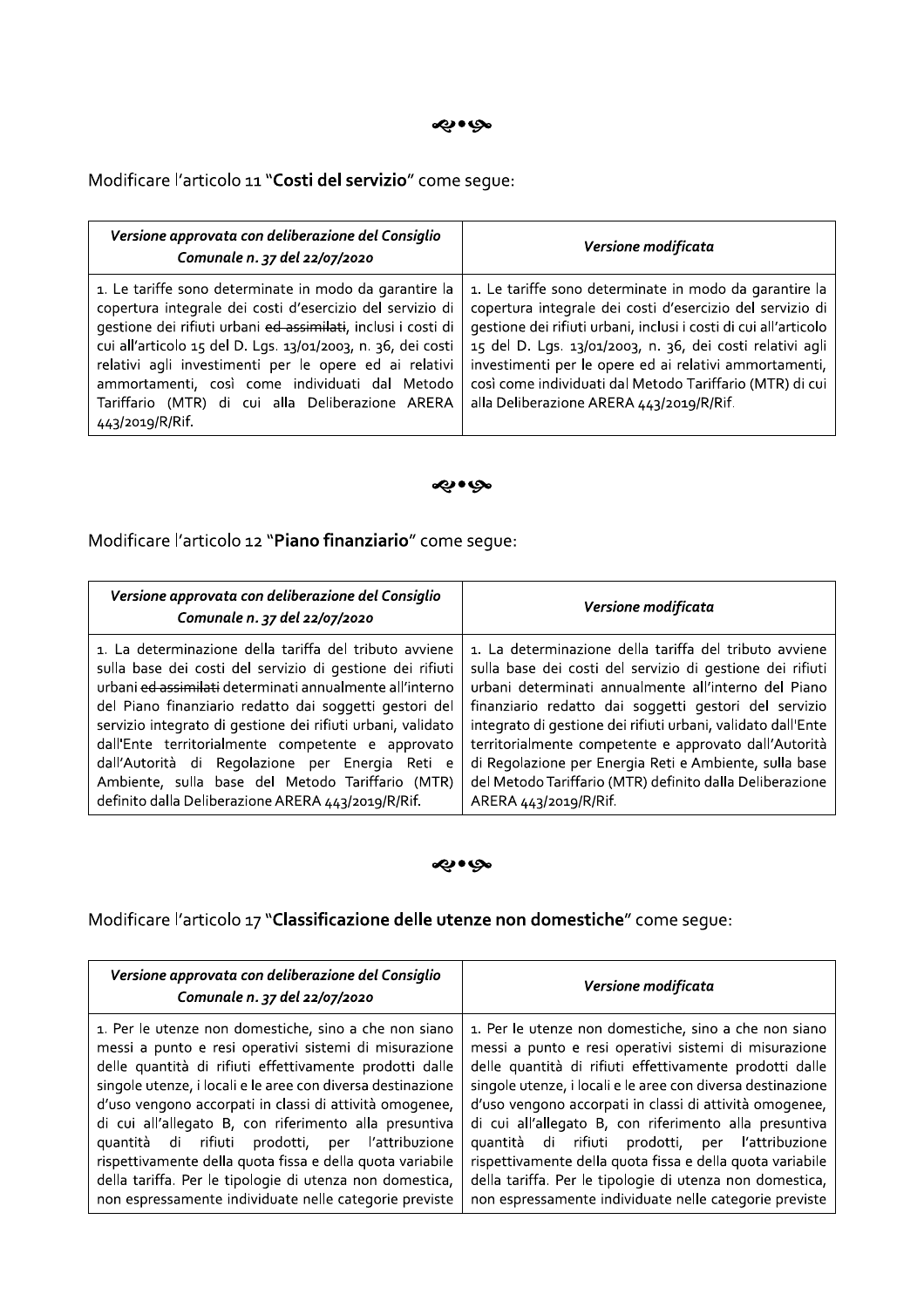| Versione approvata con deliberazione del Consiglio<br>Comunale n. 37 del 22/07/2020                                                                                                                                                                                                                                                                                                                                                                                                                                                                                                                                                                                                                                                                                                                                                                                             | Versione modificata                                                                                                                                                                                                                                                                                                                                                                                                                                                                                                                                                                                                                                                                                                                                                                                                                                                                                                                                                                                |
|---------------------------------------------------------------------------------------------------------------------------------------------------------------------------------------------------------------------------------------------------------------------------------------------------------------------------------------------------------------------------------------------------------------------------------------------------------------------------------------------------------------------------------------------------------------------------------------------------------------------------------------------------------------------------------------------------------------------------------------------------------------------------------------------------------------------------------------------------------------------------------|----------------------------------------------------------------------------------------------------------------------------------------------------------------------------------------------------------------------------------------------------------------------------------------------------------------------------------------------------------------------------------------------------------------------------------------------------------------------------------------------------------------------------------------------------------------------------------------------------------------------------------------------------------------------------------------------------------------------------------------------------------------------------------------------------------------------------------------------------------------------------------------------------------------------------------------------------------------------------------------------------|
| dall'allegato B al presente regolamento, si procede<br>all'inserimento nell'apposita categoria considerando<br>l'analogia della potenzialità di produzione dei rifiuti<br>rispetto a tipologie di utenze similari, secondo la comune<br>esperienza ovvero sulla base di presunzioni semplici di<br>cui all'art. 2729 Codice civile, derivanti da precise e<br>concordanti analogie.<br>2. Per l'individuazione della categoria di attività in cui<br>includere le utenze non domestiche, ai fini della<br>determinazione dell'importo del tributo dovuto, si fa<br>riferimento alla tipologia di attività svolta; in caso di<br>incertezza - si può considerare il codice ATECO<br>dell'attività, o quanto risultante dall'iscrizione alla<br>CC.II.AA o nell'atto di autorizzazione all'esercizio di<br>attività o da pubblici registri o da quanto denunciato ai<br>fini IVA. | dall'allegato B al presente regolamento, si procede<br>all'inserimento nell'apposita categoria considerando<br>l'analogia della potenzialità di produzione dei rifiuti<br>rispetto a tipologie di utenze similari, secondo la comune<br>esperienza ovvero sulla base di presunzioni semplici di<br>cui all'art. 2729 Codice civile, derivanti da precise e<br>concordanti analogie.<br>2. Per l'individuazione della categoria di attività in cui<br>includere le utenze non domestiche, ai fini della<br>determinazione dell'importo del tributo dovuto, si fa<br>riferimento alla tipologia di attività effettivamente<br>svolta; qualora non sia identificabile oggettivamente<br>l'attività effettivamente svolta nei locali ed aree<br>soggetti al tributo si può considerare il codice ATECO<br>dell'attività, o quanto risultante dall'iscrizione alla<br>CC.II.AA o nell'atto di autorizzazione all'esercizio di<br>attività o da pubblici registri o da quanto denunciato ai<br>fini IVA. |
| 3. Nel caso di attività distintamente classificate svolte<br>nell'ambito degli stessi locali o aree scoperte, per le quali<br>non sia possibile distinguere quale parte sia occupata<br>dall'una o dall'altra si considera l'attività prevalente.                                                                                                                                                                                                                                                                                                                                                                                                                                                                                                                                                                                                                               | 3. Nel caso di attività distintamente classificate svolte<br>nell'ambito degli stessi locali o aree scoperte, per le quali<br>non sia possibile distinguere quale parte sia occupata<br>dall'una o dall'altra si considera l'attività prevalente.                                                                                                                                                                                                                                                                                                                                                                                                                                                                                                                                                                                                                                                                                                                                                  |

ல் ஒ

Modificare l'articolo 18 "Tariffa per le utenze non domestiche" come segue:

| Versione approvata con deliberazione del Consiglio<br>Comunale n. 37 del 22/07/2020                                                                                                                                                                                                                                                                                                                                                                                                                                                                                                                                                                                                                                                                          | Versione modificata                                                                                                                                                                                                                                                                                                                                                                                                                                                                                                                                                                                                                                                                                                                                       |
|--------------------------------------------------------------------------------------------------------------------------------------------------------------------------------------------------------------------------------------------------------------------------------------------------------------------------------------------------------------------------------------------------------------------------------------------------------------------------------------------------------------------------------------------------------------------------------------------------------------------------------------------------------------------------------------------------------------------------------------------------------------|-----------------------------------------------------------------------------------------------------------------------------------------------------------------------------------------------------------------------------------------------------------------------------------------------------------------------------------------------------------------------------------------------------------------------------------------------------------------------------------------------------------------------------------------------------------------------------------------------------------------------------------------------------------------------------------------------------------------------------------------------------------|
| 1. La tariffa applicabile per ogni attività economica,<br>determinata in base alla classificazione operata<br>secondo i commi precedenti è di regola unica anche se<br>le superfici che servono per l'esercizio dell'attività<br>stessa presentano diversa destinazione d'uso. (es.<br>superficie di vendita, esposizione, deposito, ufficio,<br>ecc.) e sono ubicate in luoghi diversi.                                                                                                                                                                                                                                                                                                                                                                     | 1. Nel caso di attività distintamente classificate<br>svolte nell'ambito della stessa utenza, alle superfici<br>con un'autonoma e distinta utilizzazione, sono<br>applicate le tariffe, determinate in base alla<br>classificazione operata secondo l'articolo precedente,<br>corrispondenti alla specifica tipologia.                                                                                                                                                                                                                                                                                                                                                                                                                                    |
| 2. Nelle unità immobiliari adibite a civile abitazione in<br>cui sia svolta anche un'attività economica o<br>professionale alla superficie a tal fine utilizzata è<br>applicata la tariffa prevista per la specifica attività<br>esercitata<br>3. La quota generale della tariffa per le utenze<br>domestiche è determinata ripartendo i costi generali<br>per unità di superficie occupata da tali utenze.<br>4. La quota fissa della tariffa per le utenze non<br>domestiche è determinata applicando alla superficie<br>imponibile le tariffe per unità di superficie riferite alla<br>tipologia di attività svolta, calcolate sulla base di<br>coefficienti di potenziale produzione secondo<br>-le<br>previsioni allegate alla deliberazione annuale di | 2. Nelle unità immobiliari adibite a civile abitazione in<br>cui sia svolta anche un'attività economica o<br>professionale alla superficie a tal fine utilizzata è<br>applicata la tariffa prevista per la specifica attività<br>esercitata.<br>3. La quota generale della tariffa per le utenze<br>domestiche è determinata ripartendo i costi generali<br>per unità di superficie occupata da tali utenze.<br>4. La quota fissa della tariffa per le utenze non<br>domestiche è determinata applicando alla superficie<br>imponibile le tariffe per unità di superficie riferite alla<br>tipologia di attività svolta, calcolate sulla base di<br>coefficienti di potenziale produzione secondo le<br>previsioni allegate alla deliberazione annuale di |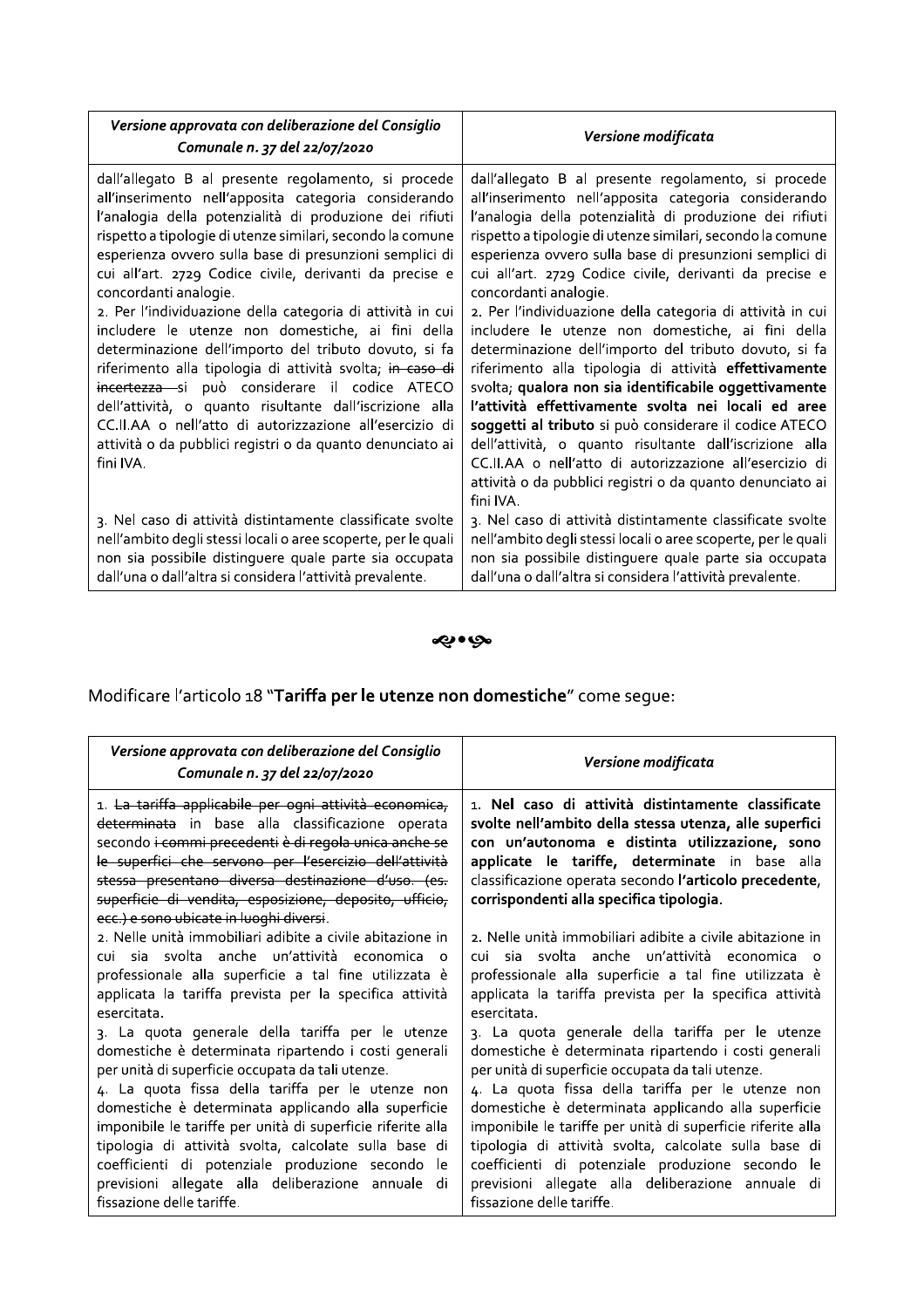| Versione approvata con deliberazione del Consiglio<br>Comunale n. 37 del 22/07/2020 | Versione modificata                                         |
|-------------------------------------------------------------------------------------|-------------------------------------------------------------|
| 5. La quota variabile della tariffa per le utenze non                               | 5. La quota variabile della tariffa per le utenze non       |
| domestiche è determinata applicando alla superficie                                 | domestiche è determinata applicando alla superficie         |
| imponibile le tariffe per unità di superficie riferite alla                         | imponibile le tariffe per unità di superficie riferite alla |
| tipologia di attività svolta, calcolate sulla base di                               | tipologia di attività svolta, calcolate sulla base di       |
| coefficienti di potenziale produzione determinati                                   | coefficienti di potenziale produzione determinati           |
| contestualmente alla deliberazione annuale di                                       | contestualmente alla deliberazione annuale di               |
| fissazione delle tariffe.                                                           | fissazione delle tariffe.                                   |
| 6. I coefficienti rilevanti nel calcolo della tariffa sono                          | 6. I coefficienti rilevanti nel calcolo della tariffa sono  |
| determinati per ogni classe di attività contestualmente                             | determinati per ogni classe di attività contestualmente     |
| all'adozione della delibera tariffaria.                                             | all'adozione della delibera tariffaria.                     |

# ی وي.

Modificare l'articolo 20 "Riduzioni ed esenzioni per le utenze domestiche" come segue:

| Versione approvata con deliberazione del Consiglio<br>Comunale n. 37 del 22/07/2020                                                                                                                                                                                                                                                                                                                                                                                                                                                                                                                                                                                                                                                                                                                                                                                                                                                                                                                                                                                                                                                                                                                                                                                                                                                                                                                                                                                                                                                                                                                                                                                                                                                                                                                                                                 | Versione modificata                                                                                                                                                                                                                                                                                                                                                                                                                                                                                                                                                                                                                                                                                                                                                                                                                                                                                                                                                                                                                                                                                                                                                                                                                                                                                                                                                                                                                                                                                                                                                                                                                                                                                                                                                                                                                                         |
|-----------------------------------------------------------------------------------------------------------------------------------------------------------------------------------------------------------------------------------------------------------------------------------------------------------------------------------------------------------------------------------------------------------------------------------------------------------------------------------------------------------------------------------------------------------------------------------------------------------------------------------------------------------------------------------------------------------------------------------------------------------------------------------------------------------------------------------------------------------------------------------------------------------------------------------------------------------------------------------------------------------------------------------------------------------------------------------------------------------------------------------------------------------------------------------------------------------------------------------------------------------------------------------------------------------------------------------------------------------------------------------------------------------------------------------------------------------------------------------------------------------------------------------------------------------------------------------------------------------------------------------------------------------------------------------------------------------------------------------------------------------------------------------------------------------------------------------------------------|-------------------------------------------------------------------------------------------------------------------------------------------------------------------------------------------------------------------------------------------------------------------------------------------------------------------------------------------------------------------------------------------------------------------------------------------------------------------------------------------------------------------------------------------------------------------------------------------------------------------------------------------------------------------------------------------------------------------------------------------------------------------------------------------------------------------------------------------------------------------------------------------------------------------------------------------------------------------------------------------------------------------------------------------------------------------------------------------------------------------------------------------------------------------------------------------------------------------------------------------------------------------------------------------------------------------------------------------------------------------------------------------------------------------------------------------------------------------------------------------------------------------------------------------------------------------------------------------------------------------------------------------------------------------------------------------------------------------------------------------------------------------------------------------------------------------------------------------------------------|
| 1. Per le utenze domestiche che provvedono a smaltire<br>gli scarti compostabili<br>proprio<br>mediante<br>in.<br>compostaggio domestico è prevista una riduzione del<br>25% della quota variabile della tariffa del tributo. Tale<br>riduzione avrà effetto, previa presentazione di apposita<br>istanza all'ufficio tributi, dal giorno effettivo di inizio<br>della pratica, o dal 1º gennaio dell'anno<br>di.<br>presentazione dell'istanza, se l'attività di compostaggio<br>aveva già luogo negli anni precedenti. L'istanza sarà<br>valida anche per gli anni successivi, purché non siano<br>mutate le condizioni, con obbligo per il soggetto<br>passivo di comunicare al Comune la cessazione dello<br>svolgimento dell'attività di compostaggio. Con la<br>presentazione della sopra citata istanza il medesimo<br>autorizza altresì il Comune a provvedere a verifiche,<br>anche periodiche, al fine di accertare la reale pratica di<br>compostaggio.<br>2. Per l'unità immobiliare (intendendo una sola unità<br>immobiliare<br>per ciascun<br>soggetto<br>richiedente)<br>posseduta dai cittadini italiani non residenti nel<br>territorio dello Stato e iscritti all'Anagrafe degli italiani<br>residenti all'estero (AIRE), già pensionati nei rispettivi<br>paesi di residenza, a titolo di proprietà o di usufrutto in<br>Italia, a condizione che non risulti locata o data in<br>comodato d'uso, il tributo è dovuto in misura ridotta di<br>due terzi.<br>Per poter fruire di tale riduzione è necessario presentare<br>all'Ufficio Tributi - entro il 30/06 dell'anno per il quale si<br>intende far valere il diritto, valevole retroattivamente<br>dal 1º gennaio, un'autocertificazione che attesti i<br>requisiti di cui sopra.<br>3. Sono esenti dalla TARI:<br>a. Le abitazioni di proprietà di coloro, che per motivi | 1. Per le utenze domestiche che provvedono a smaltire<br>gli scarti compostabili<br>proprio<br>mediante<br>in.<br>compostaggio domestico è prevista una riduzione del<br>25% della quota variabile della tariffa del tributo. Tale<br>riduzione avrà effetto, previa presentazione di apposita<br>istanza all'ufficio tributi, dal giorno effettivo di inizio<br>della pratica, o dal 1º gennaio dell'anno di<br>presentazione dell'istanza, se l'attività di compostaggio<br>aveva già luogo negli anni precedenti. L'istanza sarà<br>valida anche per gli anni successivi, purché non siano<br>mutate le condizioni, con obbligo per il soggetto<br>passivo di comunicare al Comune la cessazione dello<br>svolgimento dell'attività di compostaggio. Con la<br>presentazione della sopra citata istanza il medesimo<br>autorizza altresì il Comune a provvedere a verifiche,<br>anche periodiche, al fine di accertare la reale pratica di<br>compostaggio.<br>2. Per l'unità immobiliare (intendendo una sola unità<br>immobiliare<br>per ciascun<br>soggetto richiedente)<br>posseduta a titolo di proprietà o di usufrutto da<br>soggetti non residenti nel territorio dello Stato che<br>siano titolari di pensione maturata in regime di<br>convenzione internazionale con l'Italia, residenti in<br>uno Stato di assicurazione diverso dall'Italia, a<br>condizione che non risulti locata o data in comodato<br>d'uso, il tributo è dovuto in misura ridotta di due terzi.<br>Per poter fruire di tale riduzione è necessario presentare<br>all'Ufficio Tributi - entro il 30/06 dell'anno per il quale si<br>intende far valere il diritto, valevole retroattivamente<br>dal 1º gennaio, un'autocertificazione che attesti i<br>requisiti di cui sopra.<br>3. Sono esenti dalla TARI:<br>a. Le abitazioni di proprietà di coloro, che per motivi |
| di cura e assistenza, alloggiano presso case di                                                                                                                                                                                                                                                                                                                                                                                                                                                                                                                                                                                                                                                                                                                                                                                                                                                                                                                                                                                                                                                                                                                                                                                                                                                                                                                                                                                                                                                                                                                                                                                                                                                                                                                                                                                                     | di cura e assistenza, alloggiano presso case di                                                                                                                                                                                                                                                                                                                                                                                                                                                                                                                                                                                                                                                                                                                                                                                                                                                                                                                                                                                                                                                                                                                                                                                                                                                                                                                                                                                                                                                                                                                                                                                                                                                                                                                                                                                                             |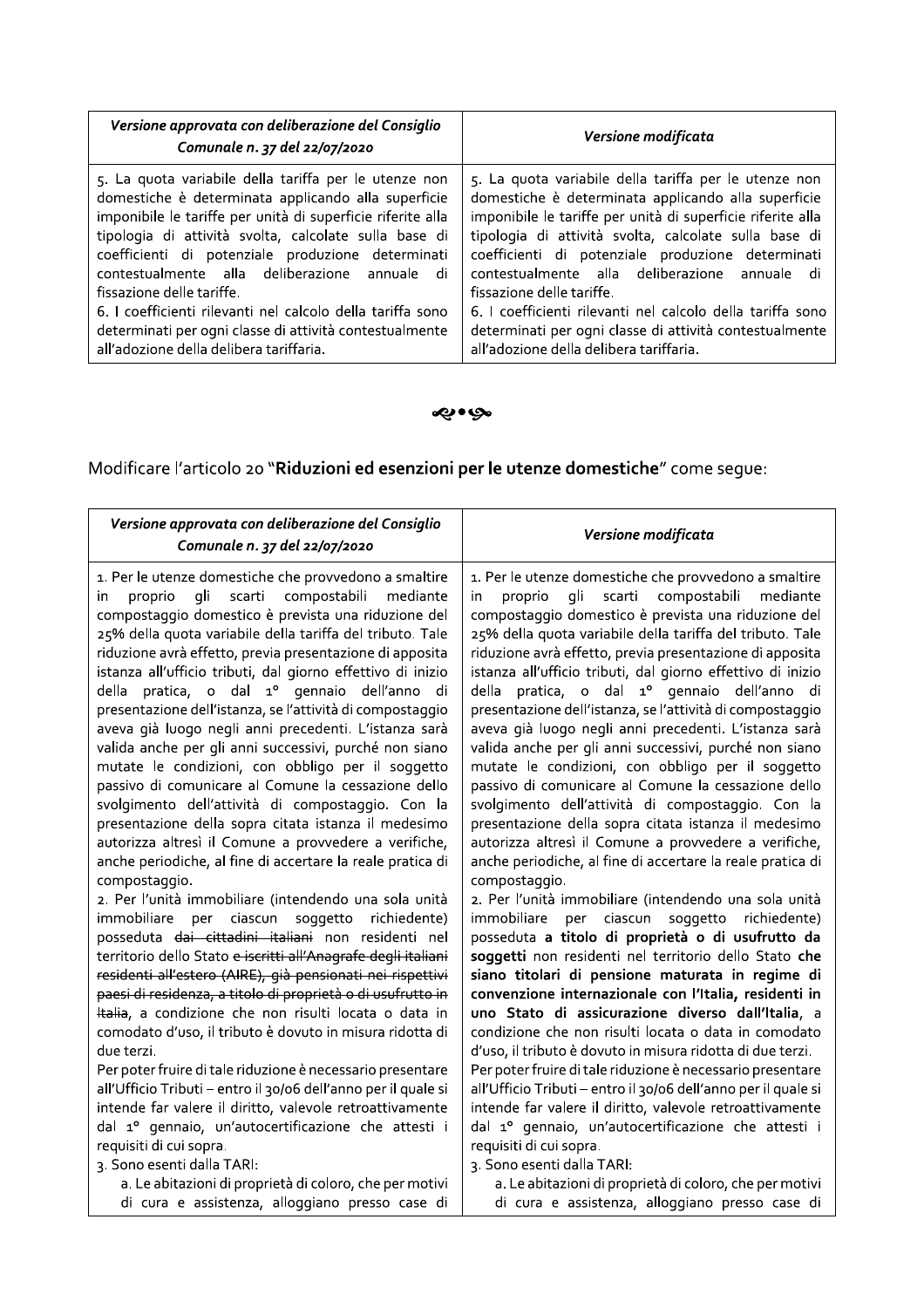| Versione approvata con deliberazione del Consiglio<br>Comunale n. 37 del 22/07/2020                                                                                                                                                                                                                                                                                                                                                                                                                                                                                                                                                                                                                                                                                                                                                                                                                                                                                                                                                                                                                                                                                                                                                                                                                                                      | Versione modificata                                                                                                                                                                                                                                                                                                                                                                                                                                                                                                                                                                                                                                                                                                                                                                                                                                                                                                                                                                                                                                                                                                                                                                                                                                                                                                                |
|------------------------------------------------------------------------------------------------------------------------------------------------------------------------------------------------------------------------------------------------------------------------------------------------------------------------------------------------------------------------------------------------------------------------------------------------------------------------------------------------------------------------------------------------------------------------------------------------------------------------------------------------------------------------------------------------------------------------------------------------------------------------------------------------------------------------------------------------------------------------------------------------------------------------------------------------------------------------------------------------------------------------------------------------------------------------------------------------------------------------------------------------------------------------------------------------------------------------------------------------------------------------------------------------------------------------------------------|------------------------------------------------------------------------------------------------------------------------------------------------------------------------------------------------------------------------------------------------------------------------------------------------------------------------------------------------------------------------------------------------------------------------------------------------------------------------------------------------------------------------------------------------------------------------------------------------------------------------------------------------------------------------------------------------------------------------------------------------------------------------------------------------------------------------------------------------------------------------------------------------------------------------------------------------------------------------------------------------------------------------------------------------------------------------------------------------------------------------------------------------------------------------------------------------------------------------------------------------------------------------------------------------------------------------------------|
| riposo, case di cura o presso parenti purché le stesse<br>non vengano concesse in locazione o comodato<br>d'uso o non vengano comunque occupate da altri<br>soggetti.<br>b. Le abitazioni utilizzate esclusivamente da<br>persone assistite in modo permanente dal Comune<br>disagiate condizioni socio-economiche<br>in i<br>$\Omega$<br>attestate dalla relazione redatta dall'Ufficio di Piano<br>della Comunità Montana Alta Valtellina.<br>L'esenzione di cui al presente comma è concessa su<br>domanda dell'interessato, con effetto da giorno<br>successivo alla data della domanda, a condizione che il<br>beneficiario dimostri di averne diritto e compete anche<br>per gli anni successivi, fino a che persistono le<br>condizioni per usufruirne. Allorché queste vengano a<br>cessare, l'obbligazione tributaria decorrerà dal primo<br>giorno successivo a quello in cui sono venute meno le<br>condizioni<br>l'agevolazione,<br>per<br>denuncia<br>SU<br>dell'interessato ovvero a seguito di accertamento<br>d'ufficio, che il Comune può, in qualsiasi momento,<br>eseguire al fine di verificarne l'effettiva sussistenza.<br>Le esenzioni di cui al presente comma sono iscritte in<br>bilancio come autorizzazioni di spesa e la relativa<br>copertura è assicurata da risorse diverse dai proventi del<br>tributo. | riposo, case di cura o presso parenti purché le stesse<br>non vengano concesse in locazione o comodato<br>d'uso o non vengano comunque occupate da altri<br>soqqetti.<br>b. Le abitazioni utilizzate esclusivamente da<br>persone assistite in modo permanente dal Comune<br>in disagiate condizioni socio-economiche<br>$\circ$<br>attestate dalla relazione redatta dall'Ufficio di<br>Piano della Comunità Montana Alta Valtellina.<br>L'esenzione di cui al presente comma è concessa su<br>domanda dell'interessato, con effetto da giorno<br>successivo alla data della domanda, a condizione che il<br>beneficiario dimostri di averne diritto e compete anche<br>per gli anni successivi, fino a che persistono le<br>condizioni per usufruirne. Allorché queste vengano a<br>cessare, l'obbligazione tributaria decorrerà dal primo<br>giorno successivo a quello in cui sono venute meno le<br>condizioni<br>l'agevolazione,<br>per<br>denuncia<br>SU<br>dell'interessato ovvero a seguito di accertamento<br>d'ufficio, che il Comune può, in qualsiasi momento,<br>eseguire al fine di verificarne l'effettiva sussistenza.<br>Le esenzioni di cui al presente comma sono iscritte in<br>bilancio come autorizzazioni di spesa e la relativa<br>copertura è assicurata da risorse diverse dai proventi del<br>tributo. |

ی•یه ب

Inserire l'articolo 21 bis "Disciplina per la fuoriuscita delle utenze non domestiche dal servizio pubblico di raccolta" come seque:

1. Le utenze non domestiche che, a decorrere dal 1º gennaio 2022, intendono avviare a recupero i rifiuti urbani prodotti mediante soggetti diversi dal Gestore del servizio pubblico di raccolta devono comunicarlo mediante apposita dichiarazione all'Ufficio Tributi del Comune ed al Gestore stesso entro il 30 giugno dell'anno precedente a quello in cui intendono fuoriuscire dal servizio pubblico. La dichiarazione ha efficacia dal 1º gennaio dell'anno successivo.

2. La dichiarazione dovrà essere compilata utilizzando l'apposito modulo messo a disposizione dal Comune ed allegando idonea documentazione comprovante l'avvio a recupero dei rifiuti urbani prodotti; non saranno prese in considerazione dichiarazioni difformi da quanto previsto nel presente comma. Entro il 31 gennaio dell'anno successivo all'avvenuto conferimento dei rifiuti in ottemperanza a quanto dichiarato dovranno essere presentati al Comune i formulari contenenti i quantitativi dei rifiuti urbani avviati a recupero.

3. Per le annualità in cui, ai sensi del comma precedente, l'utenza conferisca i rifiuti urbani prodotti a soggetti diversi dal Gestore del servizio pubblico è prevista la riduzione della quota variabile del tributo proporzionale alla quantità avviata a recupero, applicando la sequente formula: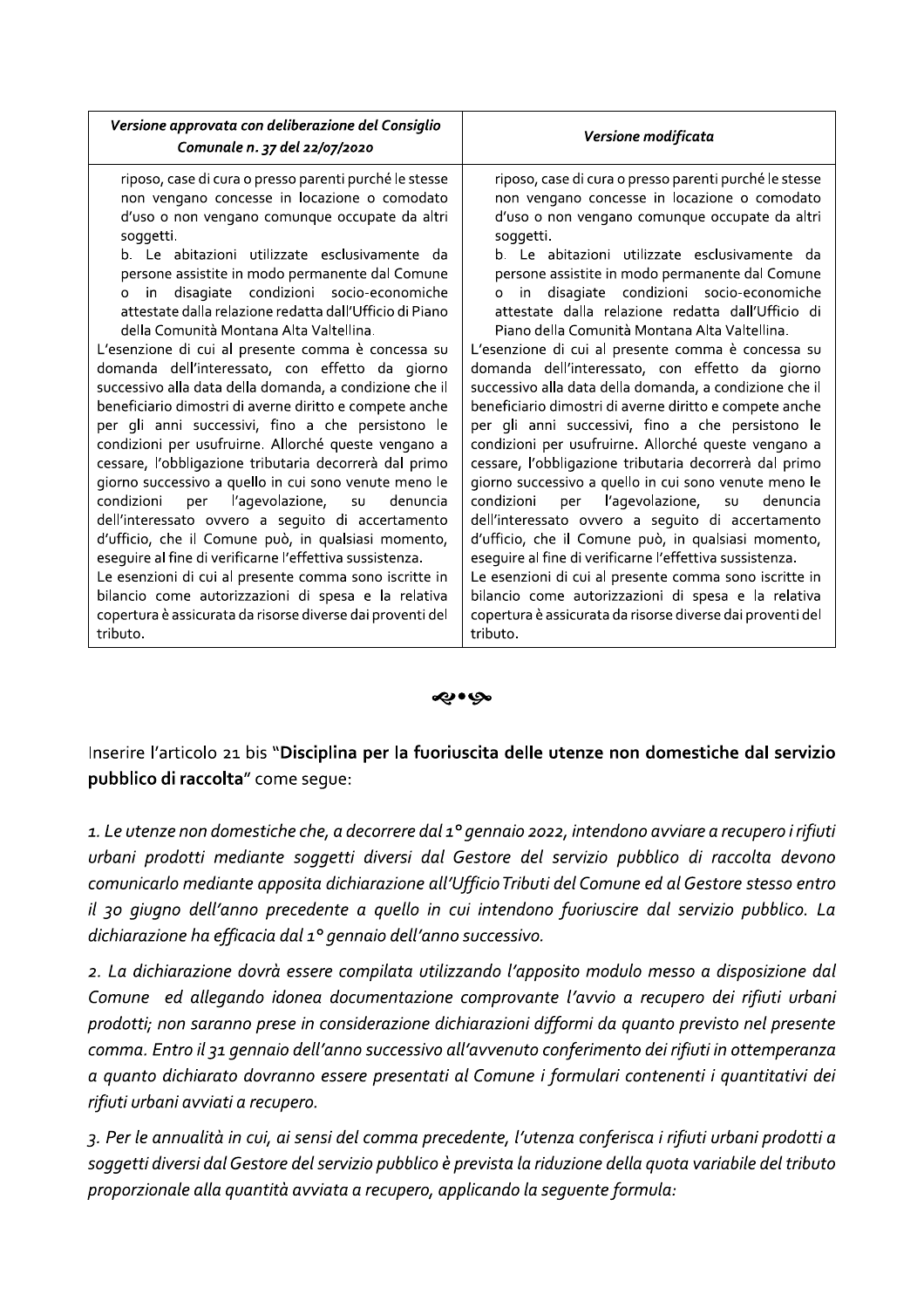# Rid= Qavv / Qtot (Kd)

dove:

Rid = percentuale di riduzione da applicare alla quota variabile del tributo

Qavv = quantità documentata di rifiuti urbani avviata a recupero

Otot (Kd) = quantità totale di rifiuti prodotti stimata mediante coefficiente di produttività indicato dal D.P.R. 158/1999.

Nel caso in cui all'interno della dichiarazione l'utente comunichi il conferimento al servizio pubblico della frazione indifferenziata o il conferimento della medesima frazione a soggetti terzi ai fini dell'avvio a smaltimento, resta dovuta una quota pari al 25% della tariffa variabile.

Solo nel caso in cui l'utenza conferisca tutti i rifiuti urbani prodotti a soggetti diversi dal gestore del servizio pubblico ai soli fini del recupero è prevista l'esclusione della quota variabile della tariffa. Rimane comunque dovuta la quota fissa del tributo.

La riduzione verrà calcolata a consuntivo con compensazione con il tributo dovuto per l'anno successivo o rimborso dell'eventuale eccedenza pagata in caso di incapienza.

4. La scelta di avvalersi dei soggetti di cui al periodo precedente avrà una validità minima di 5 anni. Nel caso in cui, prima della scadenza quinquennale, l'utenza intenda riprendere ad usufruire del servizio pubblico, dovrà richiederlo all'Ufficio Tributi del Comune entro il 30 settembre dell'anno precedente; l'accettazione della richiesta è subordinata all'esito positivo dell'istruttoria che il Gestore della raccolta, in raccordo con l'Ufficio Tributi del Comune esperirà al fine di valutare le ricadute sull'organizzazione del servizio.

5. Nel caso di mancata presentazione della dichiarazione di cui al comma 1 all'utenza non domestica saranno applicate sia la tariffa fissa che la tariffa variabile e sarà garantita la contestuale fruizione del servizio ad opera del Gestore pubblico della raccolta e trasporto dei rifiuti urbani. Le dichiarazioni e le attestazioni presentate in relazione alle annualità precedenti al fine di usufruire della riduzione della quota variabile della TARI proporzionale ai rifiuti avviati al riciclo, non saranno prese in considerazione al fine di accordare il trattamento descritto nei commi precedenti.

6. Solo per l'anno 2021 la dichiarazione di cui al comma 1 è presentata entro 31 luglio con effetto dal 1º gennaio 2022.

#### ی•یه ب

Modificare l'articolo 23 "Tributo giornaliero" come seque:

| Versione approvata con deliberazione del Consiglio<br>Comunale n. 37 del 22/07/2020 | Versione modificata                                             |
|-------------------------------------------------------------------------------------|-----------------------------------------------------------------|
| 1. Per il servizio di gestione dei rifiuti urbani e assimilati,                     | 1. Per il servizio di gestione dei rifiuti urbani, prodotti dai |
| prodotti dai soggetti che occupano o detengono                                      | soggetti che occupano o detengono temporaneamente               |
| temporaneamente e occasionalmente, con o senza                                      | e occasionalmente, con o senza autorizzazione, locali o         |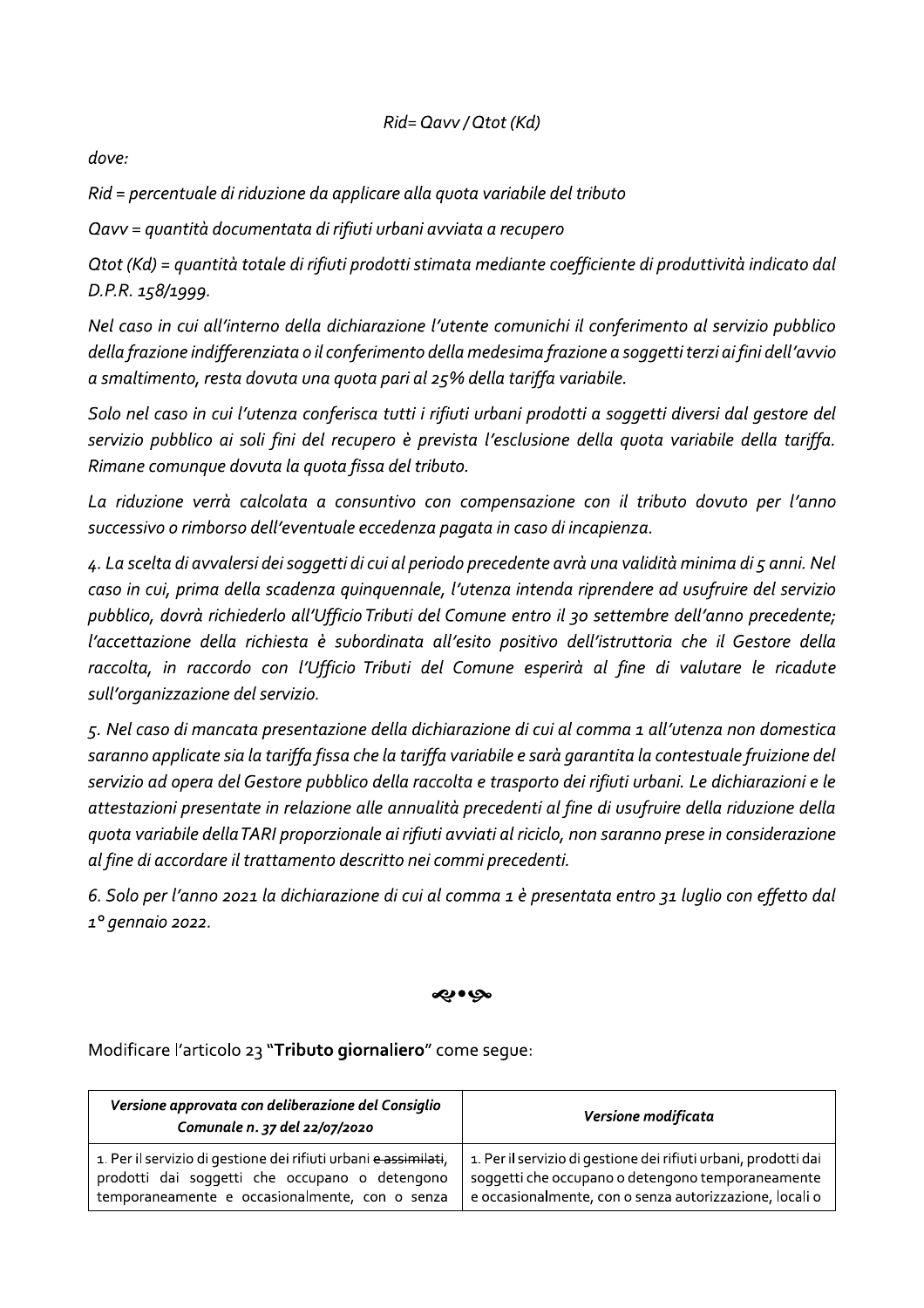| Versione approvata con deliberazione del Consiglio<br>Comunale n. 37 del 22/07/2020                                                                                                                                                                                                                                                                                                                                                                                                                                                                                                                                                                                                                                                                                                                                                                                                                                                                                                                         | Versione modificata                                                                                                                                                                                                                                                                                                                                                                                                                                                                                                                                                                                                                                                                                                                                                                                                                                                                                                                                                                                                                                                                                                                                                                                                                                                                                                                                                                                                                                                                                      |
|-------------------------------------------------------------------------------------------------------------------------------------------------------------------------------------------------------------------------------------------------------------------------------------------------------------------------------------------------------------------------------------------------------------------------------------------------------------------------------------------------------------------------------------------------------------------------------------------------------------------------------------------------------------------------------------------------------------------------------------------------------------------------------------------------------------------------------------------------------------------------------------------------------------------------------------------------------------------------------------------------------------|----------------------------------------------------------------------------------------------------------------------------------------------------------------------------------------------------------------------------------------------------------------------------------------------------------------------------------------------------------------------------------------------------------------------------------------------------------------------------------------------------------------------------------------------------------------------------------------------------------------------------------------------------------------------------------------------------------------------------------------------------------------------------------------------------------------------------------------------------------------------------------------------------------------------------------------------------------------------------------------------------------------------------------------------------------------------------------------------------------------------------------------------------------------------------------------------------------------------------------------------------------------------------------------------------------------------------------------------------------------------------------------------------------------------------------------------------------------------------------------------------------|
| autorizzazione, locali o aree pubbliche o di uso<br>pubblico, è dovuto il tributo giornaliero.                                                                                                                                                                                                                                                                                                                                                                                                                                                                                                                                                                                                                                                                                                                                                                                                                                                                                                              | aree pubbliche o di uso pubblico, è dovuto il tributo<br>giornaliero. Sono escluse dall'applicazione della<br>tariffa giornaliera le occupazioni delle aree e degli<br>spazi appartenenti al demanio o al patrimonio<br>indisponibile destinati a mercati, aventi carattere<br>ricorrente o cadenza settimanale, limitatamente ai<br>periodi di esercizio dell'attività di commercio<br>ambulante.                                                                                                                                                                                                                                                                                                                                                                                                                                                                                                                                                                                                                                                                                                                                                                                                                                                                                                                                                                                                                                                                                                       |
| 2. L'occupazione o la detenzione è temporanea quando<br>si protrae per periodi inferiori a 183 giorni nel corso dello<br>stesso anno solare.<br>3. La tariffa del tributo giornaliero è commisurata per<br>ciascun metro quadrato di superficie occupata, per<br>giorno o frazione di giorno di occupazione.<br>4. La tariffa giornaliera è fissata, per ogni categoria,<br>nella misura di 1/365 della tariffa annuale del tributo<br>(quota fissa e quota variabile) maggiorata del 30%. È<br>facoltà del soggetto passivo chiedere il pagamento<br>della tariffa annuale del tributo.<br>5. Nel caso di svolgimento dell'attività o di durata<br>dell'occupazione superiore o pari a 183 giorni dell'anno<br>solare è dovuta comunque la tariffa annuale del tributo.<br>6. L'obbligo della dichiarazione dell'uso temporaneo è<br>assolto con il pagamento del tributo da effettuarsi con<br>le modalità ed i termini previsti per la tassa per<br>l'occupazione temporanea di spazi ed aree pubbliche. | 2. L'occupazione o la detenzione è temporanea quando<br>si protrae per periodi inferiori a 183 giorni nel corso dello<br>stesso anno solare.<br>3. La tariffa del tributo giornaliero è commisurata per<br>ciascun metro quadrato di superficie occupata, per<br>giorno o frazione di giorno di occupazione.<br>4. La tariffa giornaliera è fissata, per ogni categoria,<br>nella misura di 1/365 della tariffa annuale del tributo<br>(quota fissa e quota variabile) maggiorata del 30%. È<br>facoltà del soggetto passivo chiedere il pagamento<br>della tariffa annuale del tributo.<br>5. Nel caso di svolgimento dell'attività o di durata<br>dell'occupazione superiore o pari a 183 giorni dell'anno<br>solare è dovuta comunque la tariffa annuale del tributo.<br>Le utenze che occupano o detengono<br>6.<br>temporaneamente spazi ed aree pubbliche assolvono<br>l'obbligo della dichiarazione dell'uso temporaneo con il<br>pagamento del Canone patrimoniale di concessione,<br>autorizzazione o esposizione pubblicitaria<br>da<br>effettuarsi con le modalità ed i termini previsti nel<br>Regolamento specifico del suddetto Canone. Per le<br>utenze diverse da quelle di cui al periodo precedente,<br>ovverosia<br>quelle<br>soggette<br>non<br>al<br>Canone<br>patrimoniale di concessione, autorizzazione o<br>esposizione pubblicitaria sopra<br>richiamato, la<br>dichiarazione deve essere presentata con le modalità<br>di cui al successivo art. 26 prima dell'insorgenza del |
| 7. Al tributo giornaliero si applicano, in quanto<br>compatibili, tutte le disposizioni del tributo annuale.<br>8. L'ufficio comunale addetto al rilascio delle<br>concessioni per l'occupazione del suolo pubblico e<br>quello addetto alla vigilanza sono tenuti a comunicare<br>all'ufficio tributi tutte le concessioni rilasciate, nonché<br>eventuali occupazioni abusive riscontrate.                                                                                                                                                                                                                                                                                                                                                                                                                                                                                                                                                                                                                | presupposto impositivo.<br>7. Al tributo giornaliero si applicano, in quanto<br>compatibili, tutte le disposizioni del tributo annuale.<br>8. L'ufficio comunale addetto al rilascio delle<br>concessioni per l'occupazione del suolo pubblico e<br>quello addetto alla vigilanza sono tenuti a comunicare<br>all'ufficio tributi tutte le concessioni rilasciate, nonché<br>eventuali occupazioni abusive riscontrate.                                                                                                                                                                                                                                                                                                                                                                                                                                                                                                                                                                                                                                                                                                                                                                                                                                                                                                                                                                                                                                                                                  |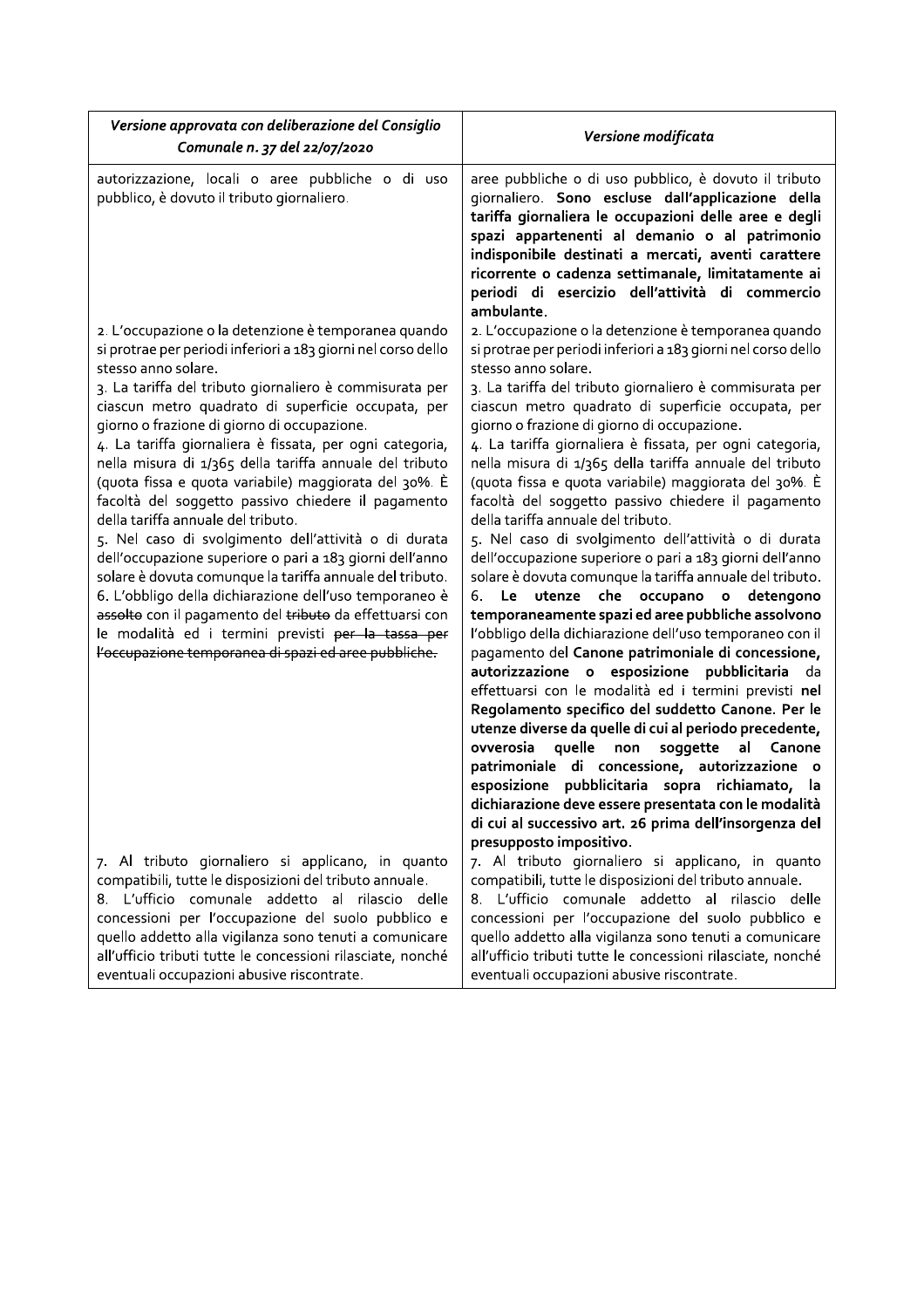Modificare l'articolo 26 "Dichiarazione" come segue:

| Versione approvata con deliberazione del Consiglio<br>Comunale n. 37 del 22/07/2020                                                                                                                                                                                                                                                                                                                                                                                                                                                                                                                                                                                                                                                                                                                                                                                                                                                                                                                                                                                                                                                                                                                                                                                                                                                                                                                                                                                                                                                                                                                                                                                                                                                                                                                                                                                                                                                                                                                                     | Versione modificata                                                                                                                                                                                                                                                                                                                                                                                                                                                                                                                                                                                                                                                                                                                                                                                                                                                                                                                                                                                                                                                                                                                                                                                                                                                                                                                                                                                                                                                                                                                                                                                                                                                                                                                                                                                                                                                                                                                                                                                              |
|-------------------------------------------------------------------------------------------------------------------------------------------------------------------------------------------------------------------------------------------------------------------------------------------------------------------------------------------------------------------------------------------------------------------------------------------------------------------------------------------------------------------------------------------------------------------------------------------------------------------------------------------------------------------------------------------------------------------------------------------------------------------------------------------------------------------------------------------------------------------------------------------------------------------------------------------------------------------------------------------------------------------------------------------------------------------------------------------------------------------------------------------------------------------------------------------------------------------------------------------------------------------------------------------------------------------------------------------------------------------------------------------------------------------------------------------------------------------------------------------------------------------------------------------------------------------------------------------------------------------------------------------------------------------------------------------------------------------------------------------------------------------------------------------------------------------------------------------------------------------------------------------------------------------------------------------------------------------------------------------------------------------------|------------------------------------------------------------------------------------------------------------------------------------------------------------------------------------------------------------------------------------------------------------------------------------------------------------------------------------------------------------------------------------------------------------------------------------------------------------------------------------------------------------------------------------------------------------------------------------------------------------------------------------------------------------------------------------------------------------------------------------------------------------------------------------------------------------------------------------------------------------------------------------------------------------------------------------------------------------------------------------------------------------------------------------------------------------------------------------------------------------------------------------------------------------------------------------------------------------------------------------------------------------------------------------------------------------------------------------------------------------------------------------------------------------------------------------------------------------------------------------------------------------------------------------------------------------------------------------------------------------------------------------------------------------------------------------------------------------------------------------------------------------------------------------------------------------------------------------------------------------------------------------------------------------------------------------------------------------------------------------------------------------------|
| 1. Il verificarsi del presupposto impositivo determina<br>l'obbligo per il soggetto passivo di presentare apposita<br>dichiarazione di inizio occupazione/detenzione<br>$\circ$<br>possesso dei locali o delle aree soggette al tributo.<br>2. Nell'ipotesi di più soggetti obbligati in solido, la<br>dichiarazione può essere presentata anche da uno solo<br>degli occupanti/detentori o possessori.<br>3. I soggetti obbligati provvedono a presentare la<br>dichiarazione, redatta sui moduli appositamente<br>predisposti, entro il termine del 30 giugno dell'anno<br>dalla<br>dall'inizio<br>$\circ$<br>successivo<br>cessazione<br>dell'occupazione, della detenzione o del possesso. La<br>dichiarazione può essere consegnata direttamente<br>presso l'ufficio tributi del Comune, a mezzo posta con<br>raccomandata a/r o a mezzo fax, allegando fotocopia del<br>documento d'identità, o posta elettronica o PEC. La<br>denuncia si intende consegnata all'atto del ricevimento<br>da parte del Comune, nel caso di consegna diretta; alla<br>data di spedizione risultante dal timbro postale, nel caso<br>di invio postale, o alla data del rapporto di ricevimento<br>nel caso di invio a mezzo fax.<br>4. Ai fini dell'applicazione del tributo la dichiarazione ha<br>effetto anche per gli anni successivi, sempreché non si<br>verifichino modificazioni dei dati dichiarati da cui<br>consegua un diverso ammontare del tributo. In<br>quest'ultimo caso il contribuente è obbligato<br>presentare apposita dichiarazione di variazione entro il<br>termine di cui al comma 3 del presente articolo. Non<br>comporta obbligo di presentazione della denuncia di<br>variazione la modifica del numero dei componenti il<br>nucleo familiare se si tratta di soggetti residenti.<br>5. La dichiarazione sia originaria che di variazione deve<br>essere debitamente sottoscritta, anche con firma<br>digitale in caso di invio via PEC o posta elettronica, e<br>deve contenere i seguenti elementi: | 1. Il verificarsi del presupposto impositivo determina<br>l'obbligo per il soggetto passivo di presentare apposita<br>dichiarazione di inizio occupazione/detenzione o<br>possesso dei locali o delle aree soggette al tributo.<br>2. Nell'ipotesi di più soggetti obbligati in solido, la<br>dichiarazione può essere presentata anche da uno solo<br>degli occupanti/detentori o possessori.<br>3. I soggetti obbligati provvedono a presentare la<br>dichiarazione, redatta sui moduli appositamente<br>predisposti, entro il termine del 30 giugno dell'anno<br>dall'inizio<br>$\circ$<br>dalla<br>successivo<br>cessazione<br>dell'occupazione, della detenzione o del possesso. La<br>dichiarazione può essere consegnata direttamente<br>presso l'ufficio tributi del Comune, a mezzo posta con<br>raccomandata a/r o a mezzo fax, allegando fotocopia del<br>documento d'identità, o posta elettronica o PEC. La<br>denuncia si intende consegnata all'atto del ricevimento<br>da parte del Comune, nel caso di consegna diretta; alla<br>data di spedizione risultante dal timbro postale, nel caso<br>di invio postale, o alla data del rapporto di ricevimento<br>nel caso di invio a mezzo fax.<br>4. Ai fini dell'applicazione del tributo la dichiarazione ha<br>effetto anche per gli anni successivi, sempreché non si<br>verifichino modificazioni dei dati dichiarati da cui<br>consegua un diverso ammontare del tributo. In<br>quest'ultimo caso il contribuente è obbligato a<br>presentare apposita dichiarazione di variazione entro il<br>termine di cui al comma 3 del presente articolo. Non<br>comporta obbligo di presentazione della denuncia di<br>variazione la modifica del numero dei componenti il<br>nucleo familiare se si tratta di soggetti residenti.<br>5. La dichiarazione sia originaria che di variazione deve<br>essere debitamente sottoscritta, anche con firma<br>digitale in caso di invio via PEC o posta elettronica, e<br>deve contenere i seguenti elementi: |
| Utenze domestiche<br>a. Generalità dell'occupante/detentore/possessore, il<br>codice fiscale, la residenza;<br>b. Estremi catastali, indirizzo di ubicazione, superficie e<br>destinazione d'uso dei singoli locali con allegata<br>planimetria catastale;<br>c. Numero degli occupanti i locali;<br>d. Generalità e codice fiscale dei soggetti dimoranti non<br>residenti;<br>e. Data in cui ha avuto inizio l'occupazione/detenzione<br>o il possesso dei locali o in cui è intervenuta la<br>variazione;                                                                                                                                                                                                                                                                                                                                                                                                                                                                                                                                                                                                                                                                                                                                                                                                                                                                                                                                                                                                                                                                                                                                                                                                                                                                                                                                                                                                                                                                                                            | Utenze domestiche<br>f. Generalità dell'occupante/detentore/possessore, il<br>codice fiscale, la residenza;<br>g. Estremi catastali, indirizzo di ubicazione, superficie e<br>destinazione d'uso dei singoli locali con allegata<br>planimetria catastale;<br>h. Numero degli occupanti i locali;<br>Generalità e codice fiscale dei soggetti dimoranti non<br>İ.<br>residenti;<br>Data in cui ha avuto inizio l'occupazione/detenzione<br>j.<br>o il possesso dei locali o in cui è intervenuta la<br>variazione;                                                                                                                                                                                                                                                                                                                                                                                                                                                                                                                                                                                                                                                                                                                                                                                                                                                                                                                                                                                                                                                                                                                                                                                                                                                                                                                                                                                                                                                                                               |